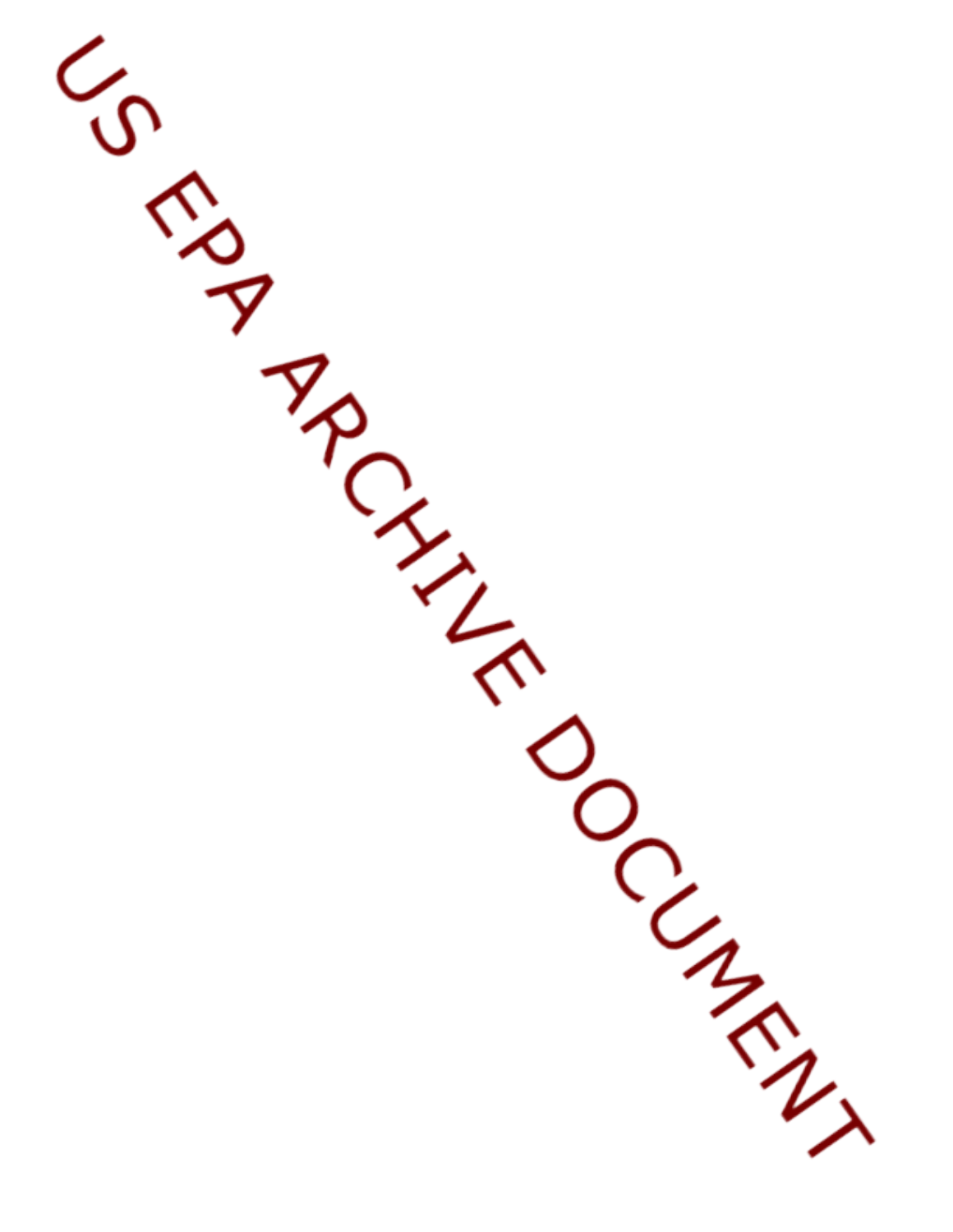

# **Environmental Technology Verification Program**  Advanced Monitoring Systems Center

# Generic Verification Protocol for On-Board Vehicle Emission Monitors

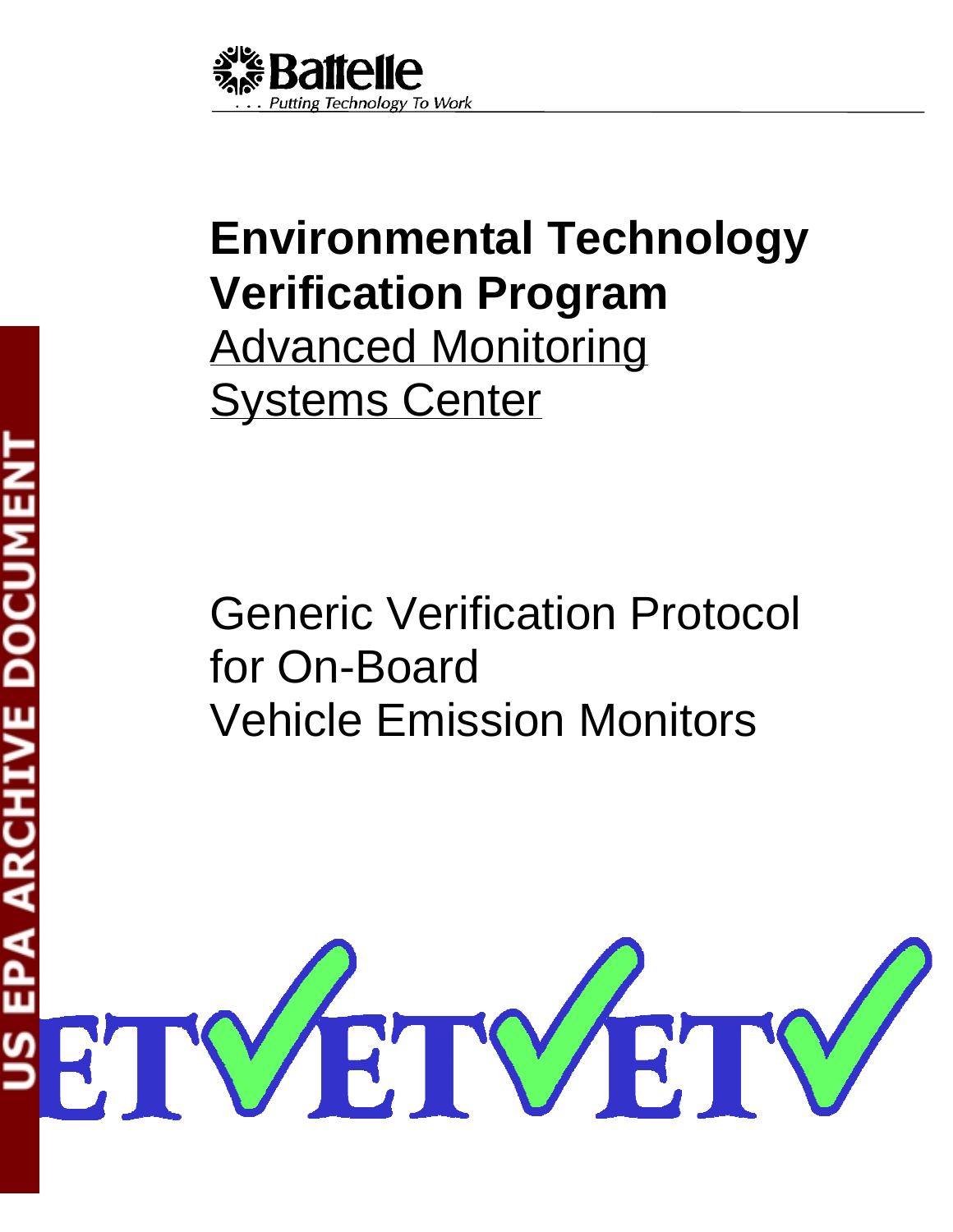#### **GENERIC VERIFICATION PROTOCOL**

**FOR** 

## **ON-BOARD VEHICLE EMISSION MONITORS**

**August 2002** 

**Prepared by** 

**Battelle 505 King Avenue Columbus, OH 43201-2693**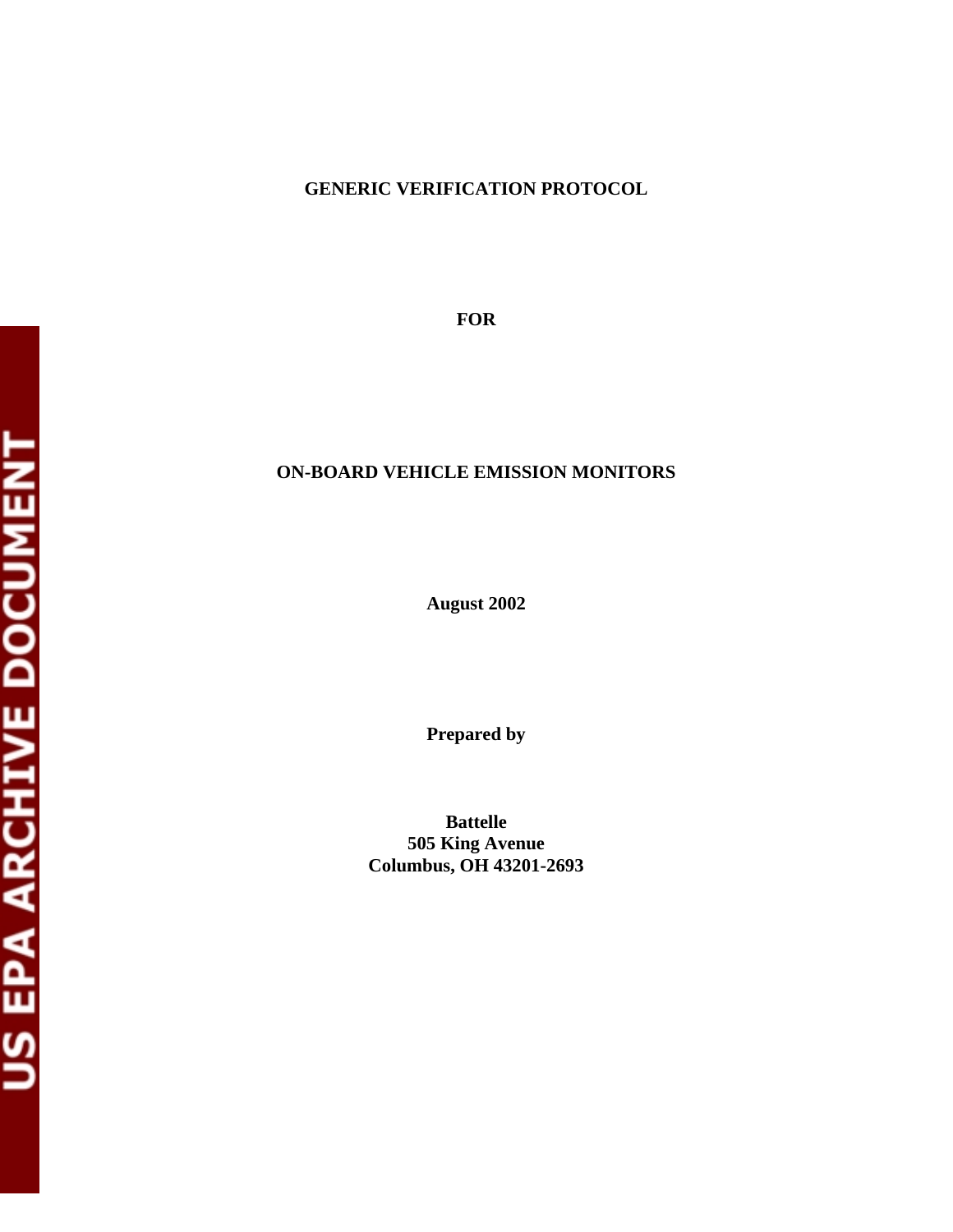## **TABLE OF CONTENTS**

| 1. |                |  |
|----|----------------|--|
|    | 1.1            |  |
|    | 1.2            |  |
|    | 1.3            |  |
| 2. |                |  |
| 3. |                |  |
|    | 3.1            |  |
|    | 3.2            |  |
|    | 3.3            |  |
|    | 3.4            |  |
|    | 3.5            |  |
|    | 3.5.1          |  |
|    | 3.5.2          |  |
|    | 3.5.3          |  |
|    | 3.5.4          |  |
| 4. |                |  |
|    | 4.1            |  |
|    | 4.2            |  |
|    | 4.3            |  |
|    | 4.4            |  |
| 5. |                |  |
|    | 5.1            |  |
|    | 5.2            |  |
|    | 5.2.1          |  |
|    | 5.2.2          |  |
|    | 5.2.3          |  |
|    | 5.2.4          |  |
|    | 5.3 Reporting. |  |
|    |                |  |
| 6. |                |  |
|    | 6.1            |  |
|    | 6.2            |  |
|    | 6.2.1          |  |
|    | 6.2.2          |  |
|    | 6.2.3          |  |
|    |                |  |

|--|

| 3.1 |                     |
|-----|---------------------|
| 3.2 |                     |
| 3.3 |                     |
| 3.4 |                     |
| 3.5 |                     |
|     | 3.5.1               |
|     | 3.5.2               |
|     | 3.5.3<br><b>EPA</b> |
|     | 3.5.4               |
|     |                     |
| 4.1 |                     |
| 4.2 |                     |
| 4.3 |                     |
| 4.4 |                     |
|     |                     |
| 5.1 |                     |
| 5.2 |                     |
|     | 5.2.1               |
|     | 5.2.2               |
|     | 5.2.3               |
|     | 5.2.4               |
| 5.3 |                     |
| 5.4 |                     |
|     |                     |
| 6.1 |                     |
|     |                     |
| 6.2 | 6.2.1               |
|     |                     |
|     | 6.2.2<br>6.2.3      |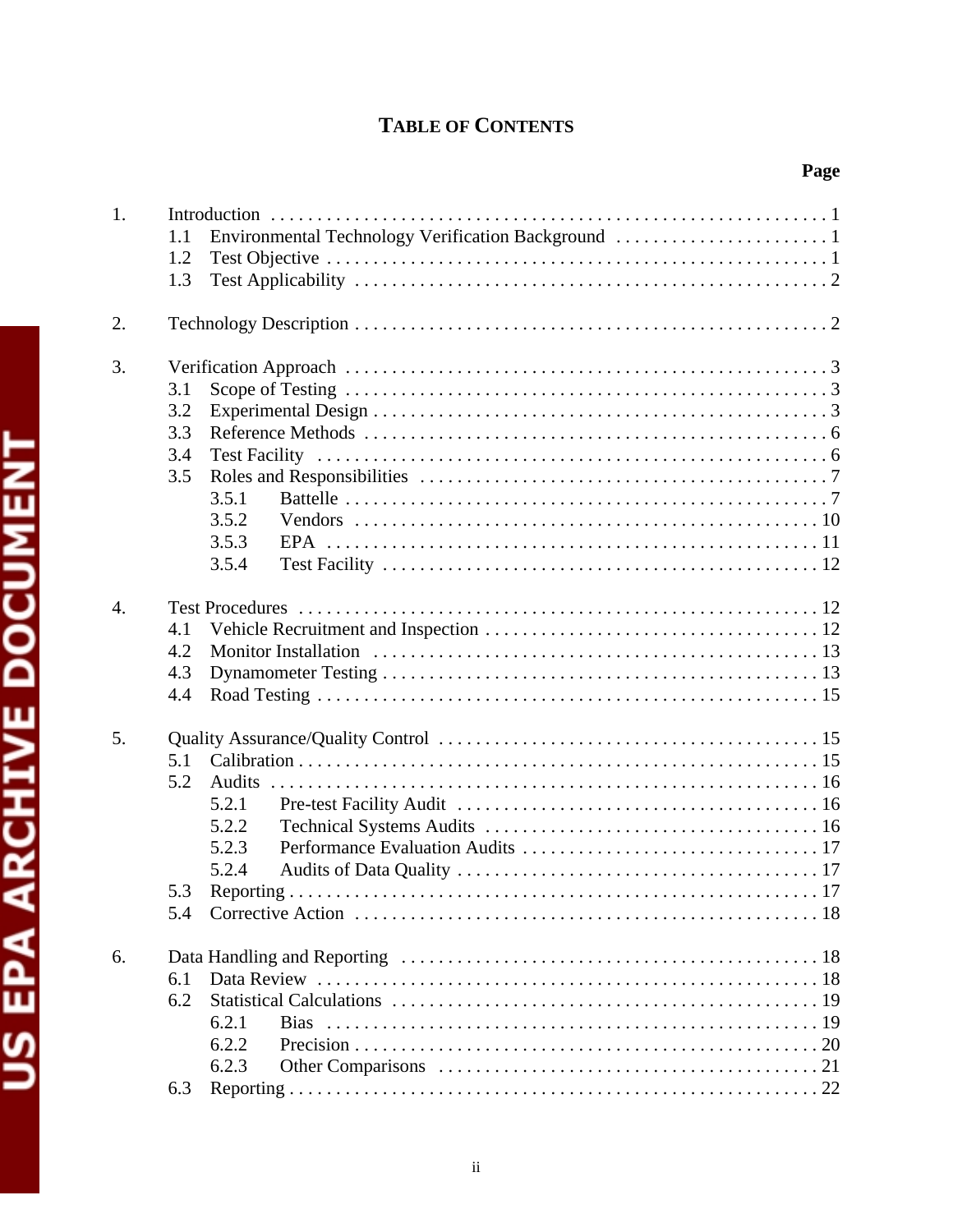# **TABLE OF CONTENTS (Continued)**

|  | Page |
|--|------|
|  |      |
|  |      |

# **List of Figures**

| Figure 1. Organization Chart for On-Board Vehicle Emission Monitor Verification Test  8 |  |  |  |  |
|-----------------------------------------------------------------------------------------|--|--|--|--|
|                                                                                         |  |  |  |  |

# **List of Tables**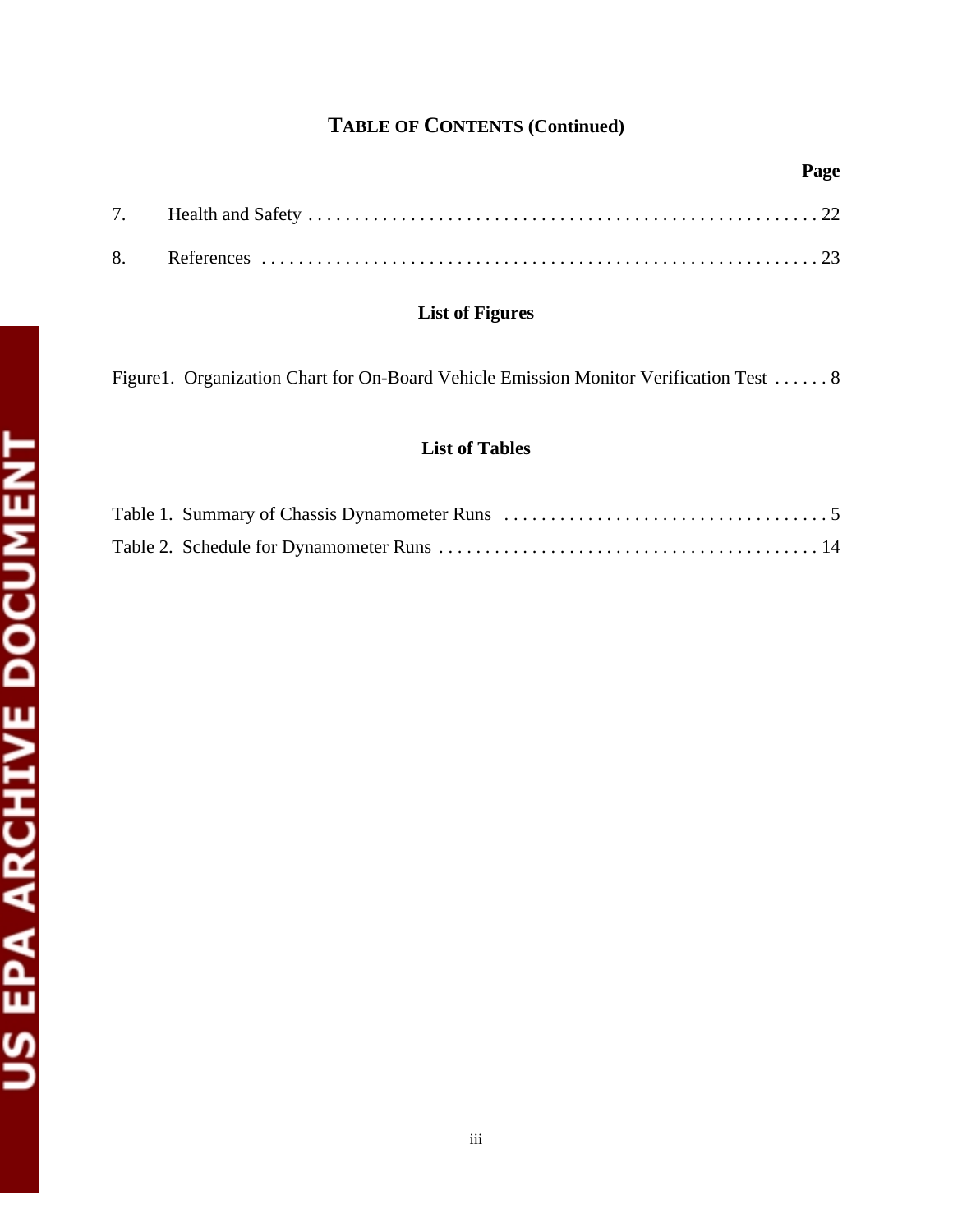## **ACRONYMS**

| <b>AMS</b>      | <b>Advanced Monitoring Systems</b>            |
|-----------------|-----------------------------------------------|
| <b>CFR</b>      | Code of Federal Regulations                   |
| CH <sub>4</sub> | methane                                       |
| CL              | chemiluminescence                             |
| CO              | carbon monoxide                               |
| CO <sub>2</sub> | carbon dioxide                                |
| <b>EPA</b>      | United States Environmental Protection Agency |
| <b>ETV</b>      | <b>Environmental Technology Verification</b>  |
| <b>FTP</b>      | <b>Federal Test Procedure</b>                 |
| GC              | gas chromatography                            |
| g/mi            | grams per mile                                |
| <b>FID</b>      | flame ionization detector                     |
| <b>LDV</b>      | light-duty vehicle                            |
| <b>LRB</b>      | laboratory record book                        |
| mph             | miles per hour                                |
| <b>NDIR</b>     | non-dispersive infrared spectrometry          |
| <b>NMHC</b>     | non-methane hydrocarbons                      |
| NO <sub>r</sub> | nitrogen oxide                                |
| <b>OBD</b>      | on-board diagnostic                           |
| <b>OEM</b>      | on-board emission monitor                     |
| О,              | oxygen                                        |
| QA              | quality assurance                             |
| QC              | quality control                               |
| <b>QMP</b>      | quality management plan                       |
| rpm             | revolutions per minute                        |
| <b>THC</b>      | total hydrocarbons                            |
| <b>TSA</b>      | technical systems audit                       |

iv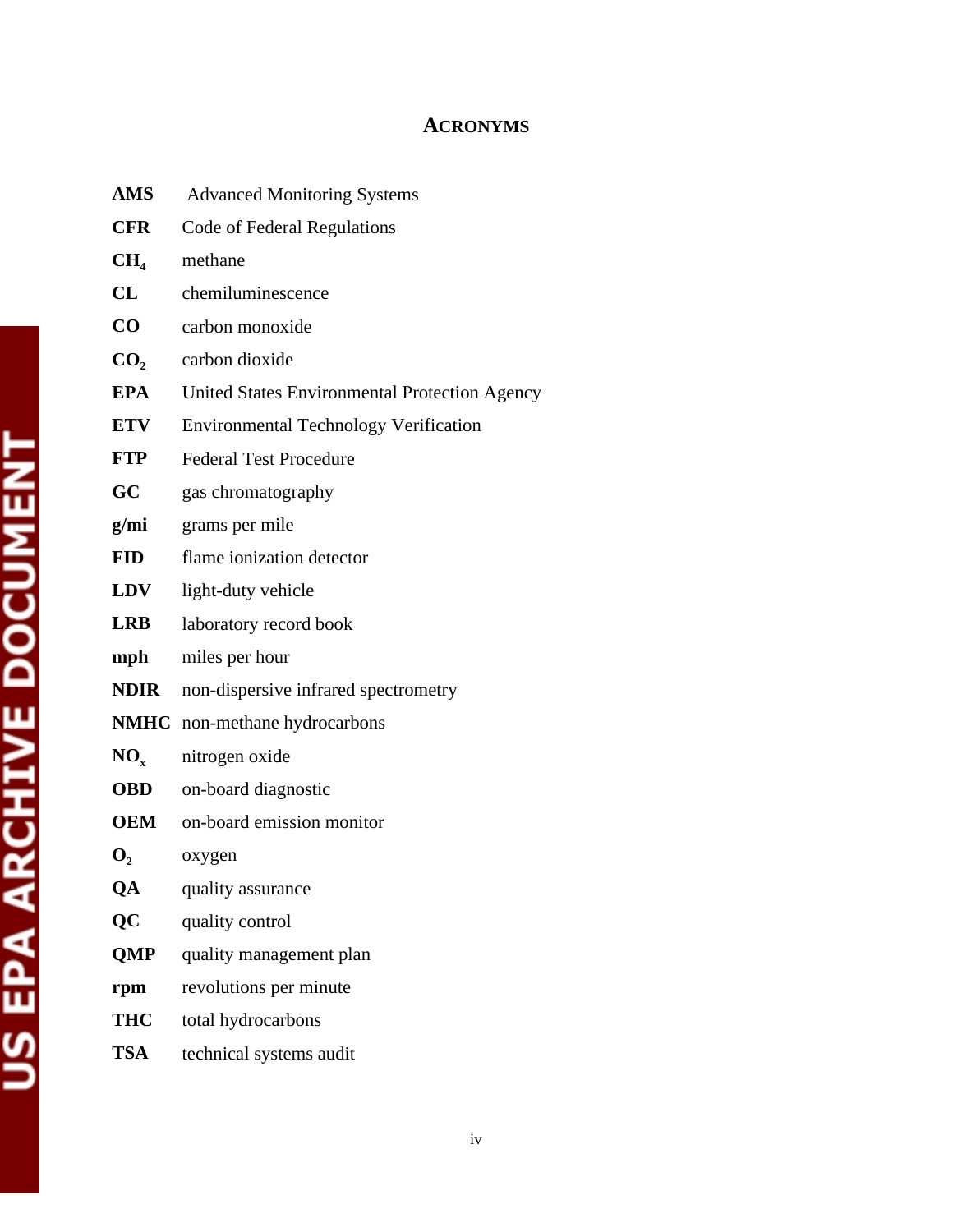#### **1 INTRODUCTION**

#### **1.1 Environmental Technology Verification Background**

This protocol provides generic procedures for implementing a verification test of monitors that continuously measure the concentration of various gaseous components of vehicle emissions under normal operating conditions (i.e., on-road driving) and may provide quantitative vehicle emissions data (e.g., g/mi emission rates) based on live engine data scanning. The verification test is conducted under the auspices of the U.S. Environmental Protection Agency (EPA) through its Environmental Technology Verification (ETV) program. The purpose of the ETV program is to provide objective and quality-assured performance data on environmental technologies, so that users, developers, regulators, and consultants can make informed decisions about these technologies. ETV verification does not imply approval, certification, or designation by EPA, but rather provides a quantitative assessment of the performance of a technology under specified test conditions.

The verification tests are coordinated by Battelle, of Columbus, Ohio, which is EPA's partner in the ETV Advanced Monitoring Systems (AMS) Center. The scope of the AMS Center covers verification of monitoring technologies for contaminants and natural species in air, water, and soil. In performing verification tests, Battelle follows the procedures specified in this protocol and complies with the data quality requirements in the "Quality Management Plan for the ETV Advanced Monitoring Systems Pilot" (QMP).<sup>(1)</sup>

#### **1.2 Test Objective**

The purpose of verification tests of on-board vehicle emission monitors (OEMs) is to evaluate their performance under realistic operating conditions. Specifically, these monitors are evaluated by comparisons with chassis dynamometer test results to assess accuracy and reproducibility and through operation during normal on-road driving to assess performance under realistic conditions. The effect of temperature on the performance of the OEMs is assessed by varying the dynamometer cell conditions under which selected tests are performed. The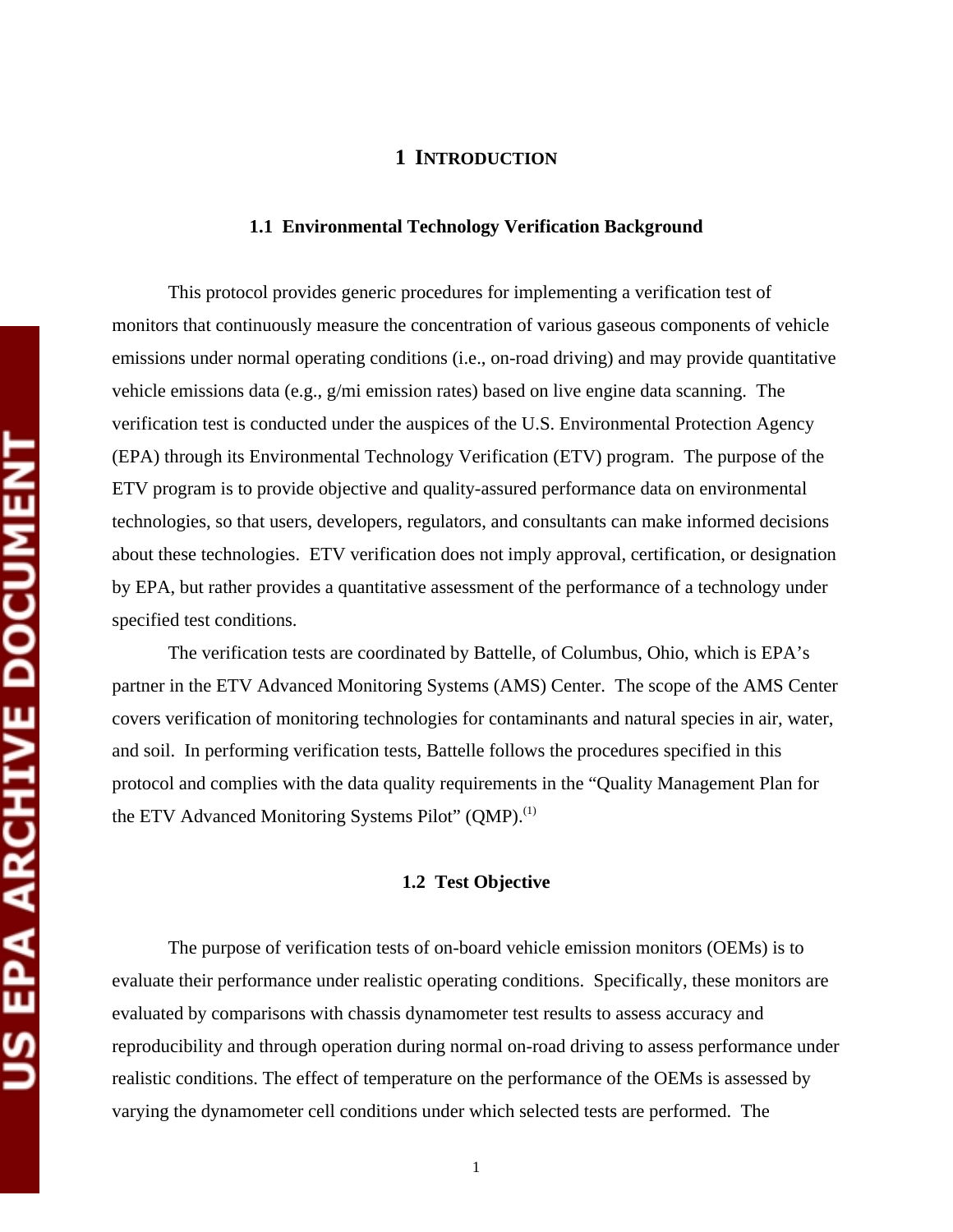unit-to-unit reproducibility of the OEM is evaluated from comparisons between duplicate monitors during both the dynamometer tests and the on-road driving tests. General performance characteristics of these OEMs, such as reliability and ease of use, also are evaluated through observations by the test personnel.

#### **1.3 Test Applicability**

This generic protocol is applicable to the verification testing of vehicle emission monitors that can be operated on board a vehicle under normal driving conditions. The OEMs to be tested are capable of providing real-time concentration measurements of several key pollutants in vehicle exhaust and, in some cases, quantitative emission rates (e.g., g/mi), as calculated from the concentration measurements and live engine parameter data. In accordance with the intent of the ETV program, the OEMs to be tested are commercially available and not developmental products or prototypes.

## **2 TECHNOLOGY DESCRIPTION**

This document details the procedures for the verification testing of technologies that can be mounted in a variety of light- or heavy-duty vehicles and are capable of monitoring emissions from these vehicles under routine driving conditions. These OEMs are portable, weighing up to approximately 60 pounds, and can be installed in the passenger seat or trunk of most vehicles without modifying the vehicle. The OEMs can measure exhaust emissions of vehicles during their regular operation. In some cases, the OEMs also simultaneously collect live engine data from vehicles equipped with on-board diagnostic (OBD) ports to monitor fuel consumption, as well as operating characteristics of the vehicles. These OEMs use the live engine data to determine real-time emission rates.

The basic component of the OEMs to be tested in a verification test is a multi-gas analyzer for measuring the composition of the vehicle exhaust. Additionally, these OEMs may include other components such as a laptop computer to collect, process, and store data or an engine diagnostic scanner to monitor engine data. For those OEMs with engine scanning capabilities, the computer uses live engine data to compute exhaust mass flow, which, when

2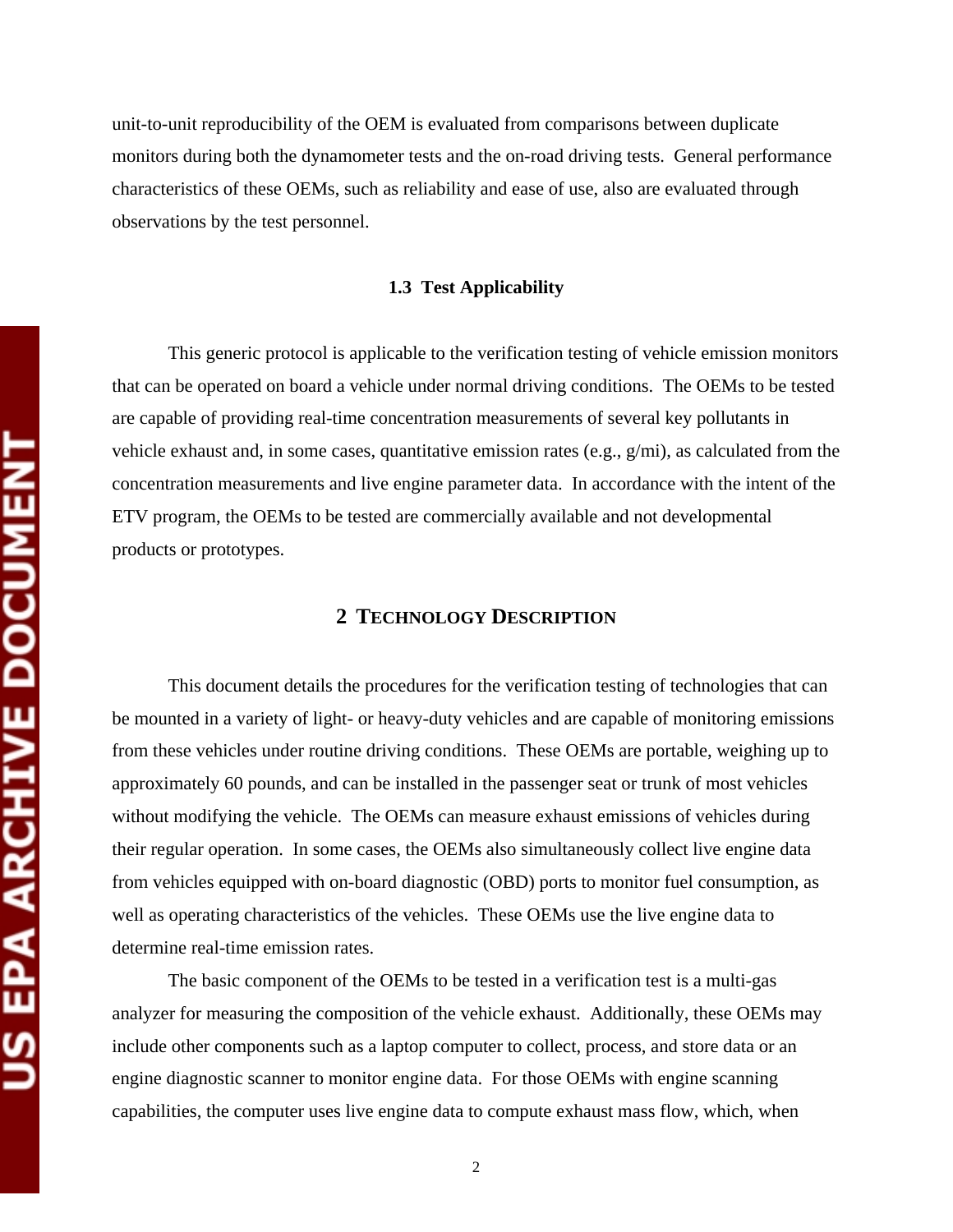multiplied by the measured concentrations of exhaust gases, yields grams per second data. Grams per mile emissions are then calculated from the vehicle speed and time data.

The primary components of the OEMs are contained in a single case, which can be installed in the passenger seat of most domestic cars and trucks. The OEMs are designed for automatic operation so that no user attention is needed during operation.

## **3 VERIFICATION APPROACH**

#### **3.1 Scope of Testing**

The objective of the verification test derived from this generic protocol is to evaluate the performance of OEMs under realistic operating conditions. It is not the intent of this test to determine emissions data for the vehicles used in the test. Rather, the intent is to establish the performance capabilities of these OEMs under normal driving conditions (i.e., on the road), as well as in standard vehicle test cycles using dynamometers. To achieve this goal, this verification test involves two phases. The first phase of testing involves comparing the OEMs and the current standard for vehicle emissions monitoring, namely dynamometer testing. The second phase of verification involves performance evaluation of the OEMs during on-road testing. In all tests, two duplicate units of each OEM are operated side by side.

#### **3.2 Experimental Design**

This section describes the experimental design for an OEM verification test. The approach is based on the primary objectives of this test: to assess the overall accuracy (i.e., bias and precision) of an OEM relative to a chassis dynamometer and to assess OEM performance under real-world conditions. The approach to the verification test is summarized below, and the statistical methodology for establishing bias and precision are described in Section 6.2.

For this test, three gasoline-powered light-duty vehicles (LDV) shall be recruited by the test facility for both chassis dynamometer testing and road testing. The vehicles shall be chosen to include current models of vehicles that are popular in the on-road fleet. Furthermore, the vehicles shall be chosen by the test facility to include a wide range of emission rates and engine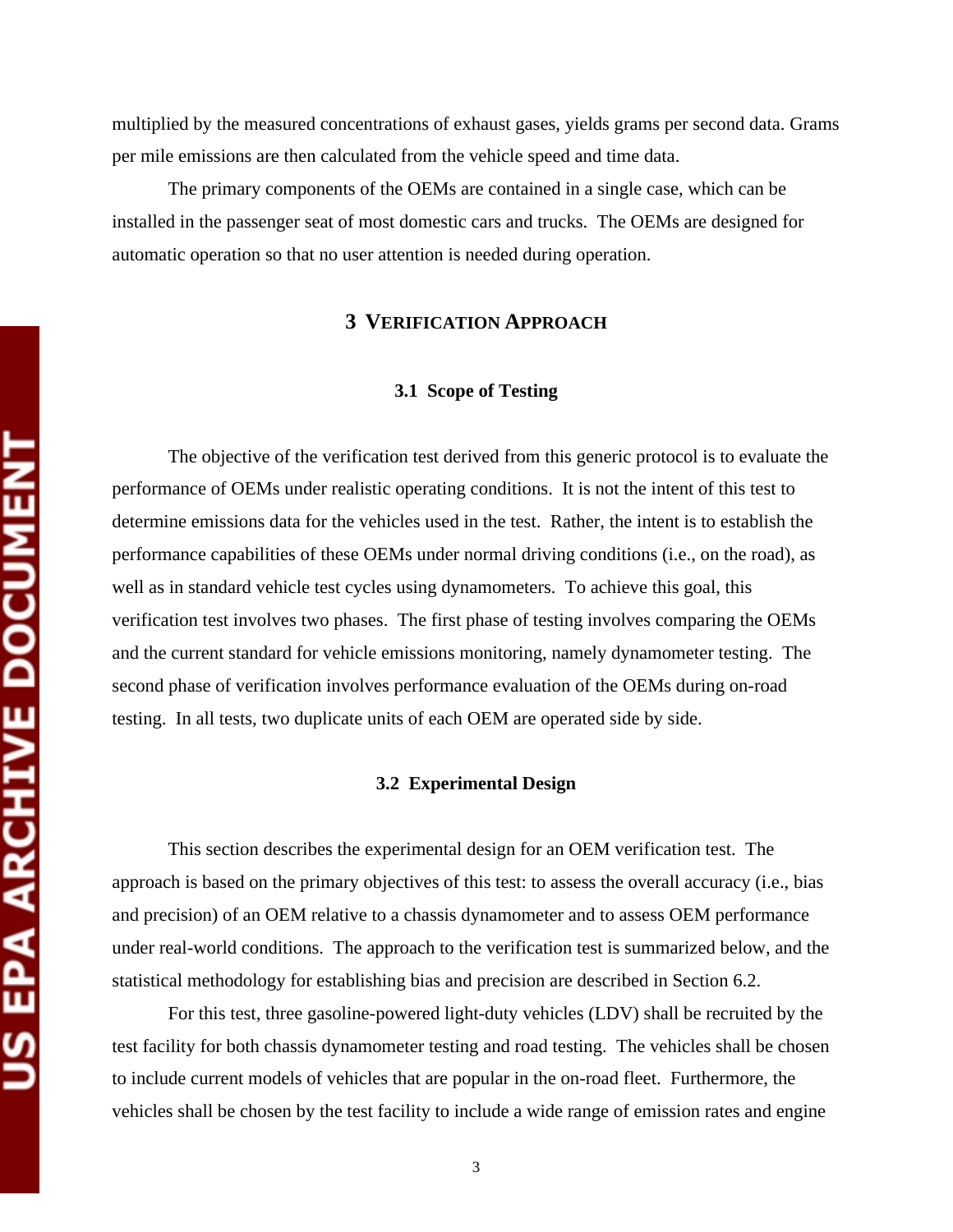sizes (i.e., 4, 6, 8 cylinder). The vehicles also shall be chosen to assure that both the mass flow and speed density methods used by the engine diagnostic system to determine exhaust mass are included in the test.

To establish intra-method precision (i.e., unit-to-unit relative error), it is necessary to include duplicate OEMs as part of the study design (see Section 6.2). This approach is analogous to the use of collocated monitors for establishing the precision of ambient air monitoring sampling and analytical techniques. Duplicate OEMs are operated in both phases of the verification test.

In the first phase of the verification test, the vehicles are operated on a chassis dynamometer, and the vehicle emissions are monitored by both the OEMs being verified and by laboratory reference methods. Given the goal of evaluating OEM performance under real-world conditions, it is important to perform an array of dynamometer test runs. Consequently, the vehicles are each operated on two test cycles: the Federal Test Procedure  $(FTP)$ ,  $(2)$  and the  $US06<sup>(2)</sup>$  cycle. The use of different vehicle emission rates, along with the different test cycles, provides a range of real-world conditions under which bias and precision results are to be obtained.

Three runs under each test scenario (i.e., under each test cycle and vehicle combination) are conducted. There are two important reasons for including multiple runs in the design of the test. First, multiple runs provide information on test-to-test repeatability. Such data are essential for establishing the reliability of the reference method results, which are treated as the "truth" or "gold standard" to which OEM results are to be compared. Second, triplicate runs allow for statistically testing whether or not interactions between vehicle type and test cycle have an impact on observed bias and precision. For example, it may be the case that levels of bias and/or precision differ from vehicle to vehicle, but only when the FTP test cycle is run and not the US06. As another example, one vehicle type may show consistent bias and precision across both test cycles, while the other two vary in bias and precision depending on the test cycle. Without multiple runs, the statistical significance of such interaction cannot be determined.

 A summary of the dynamometer runs that are performed in this verification test is provided in Table 1.

4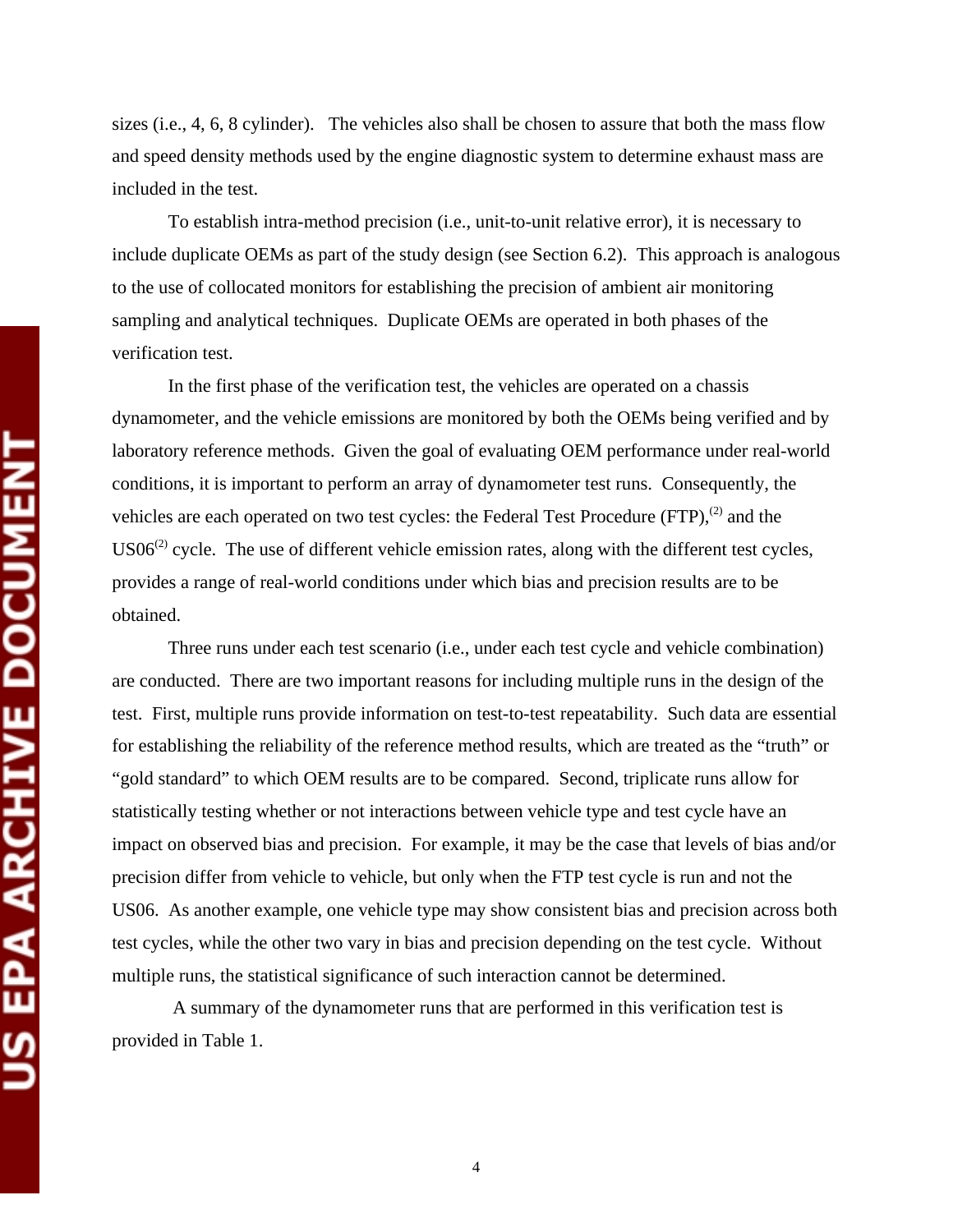| Test cycle       | Vehicle 1 | <b>Vehicle 2</b> | <b>Vehicle 3</b> | <b>Total</b> |
|------------------|-----------|------------------|------------------|--------------|
| FTP <sup>a</sup> |           |                  |                  |              |
| <b>US06</b>      |           |                  |                  |              |
| <b>Total</b>     |           |                  |                  | 18           |

**Table 1. Summary of Chassis Dynamometer Runs** 

<sup>a</sup> FTP produces multiple bags, so more than 18 observations will be obtained for bag-level calculations.

After the dynamometer runs shown in Table 1 are completed, a series of four US06 test cycles is performed on the vehicle with mid-range emissions. In this series, a single US06 dynamometer run is performed with the vehicle accessories off at each of three different temperatures (i.e.,  $30^{\circ}$ F,  $75^{\circ}$ F, and  $100^{\circ}$ F). The fourth US06 run is performed at  $100^{\circ}$ F with the vehicle's air conditioner operating at maximum capacity to assess whether use of the vehicle's accessories influences the performance of the OEMs.

For all the dynamometer runs, the test facility shall measure vehicle emissions by the reference methods described in Section 3.3. The results obtained from these reference methods are used as the basis of comparison for establishing bias. During each dynamometer run, the vehicle emissions are monitored in real time by the reference methods and by the duplicate OEMs, for total hydrocarbons (THCs), carbon monoxide (CO), carbon dioxide  $(CO<sub>2</sub>)$ , and nitrogen oxides  $(NO_x)$ . Methane is monitored by the reference method at the bag level and used to determine non-methane hydrocarbons (NMHCs) as needed. Bias and precision are determined independently for each of these analytes. The performance of the two duplicate OEMs is based on comparisons between the test level results (e.g., average concentration or g/mi) from each of the duplicate OEMs and the results from the reference methods. These comparisons are made primarily on the test level, but also on the per-bag level (e.g., the three bags comprising the FTP schedule). Graphic comparisons of the second-by-second data are used as a secondary comparison to illustrate the transient response of the OEMs.

In the second phase, duplicate on-board monitors shall be installed in a test vehicle; and the vehicle shall be driven over two different routes for at least 15 minutes each. The two routes shall be different in nature with one including predominantly stop-and-go traffic and the other including predominantly sustained high-speed traffic. While the test vehicle is driven over these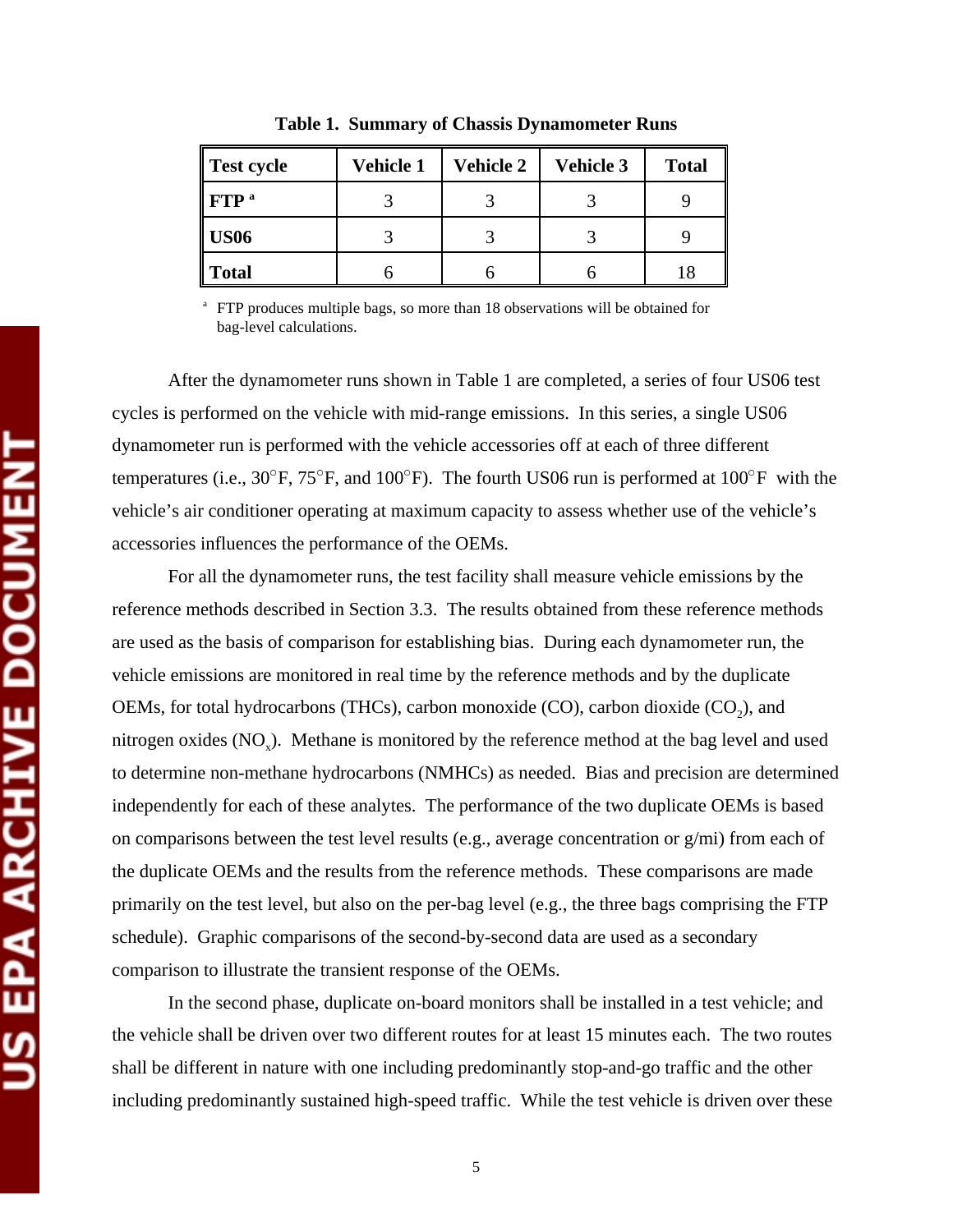two routes, second-by-second data are collected by the duplicate on-board emission monitors. Results from the duplicate monitors are compared to establish the unit-to-unit reproducibility of the OEMs being verified.

Furthermore, general issues of performance, including reliability and ease of use, are assessed based on observations recorded during the verification test and reported for the OEMs, in addition to the overall cost of the monitors.

#### **3.3 Reference Methods**

During a verification test, various analytical methods shall be used by the test facility to measure the concentrations of THC, methane  $(CH_4)$ , CO,  $CO_2$ , and NO<sub>x</sub> in vehicle emissions. THC concentrations are measured using a flame ionization detector (FID),  $CH<sub>4</sub>$  is determined using gas chromatography (GC) with FID, CO and  $CO<sub>2</sub>$  concentrations are determined by nondispersive infrared spectroscopy (NDIR), and  $NO<sub>x</sub>$  concentrations will be measured using a chemiluminescence (CL) analyzer. These methods are described in 40 Code of Federal Regulations (CFR) Part  $86^{(2)}$  and shall be the reference methods for this verification test. Results from these methods serve as the basis of comparison for evaluating the accuracy of the on-board emission monitor. These analyses, with the exception of  $\text{CH}_4$ , are performed both in real time and on collected bag samples.  $CH<sub>4</sub>$  is determined only by analysis of collected bag samples. NMHC concentrations are deduced from the difference between the bag sample THC and  $CH<sub>4</sub>$ readings.

#### **3.4 Test Facility**

The test facility to be used for a verification test of on-board vehicle emission monitors should be a recognized emissions testing laboratory, with facilities appropriate for chassis dynamometer testing according to 40 CFR Part 86. The test facility shall have standard operating procedures in place for the dynamometer runs and laboratory analyses to be performed in this verification and shall have trained personnel capable of performing these activities according to those standard procedures. Documentation of the staff qualifications shall be provided to Battelle in the form of training records prior to test initiation.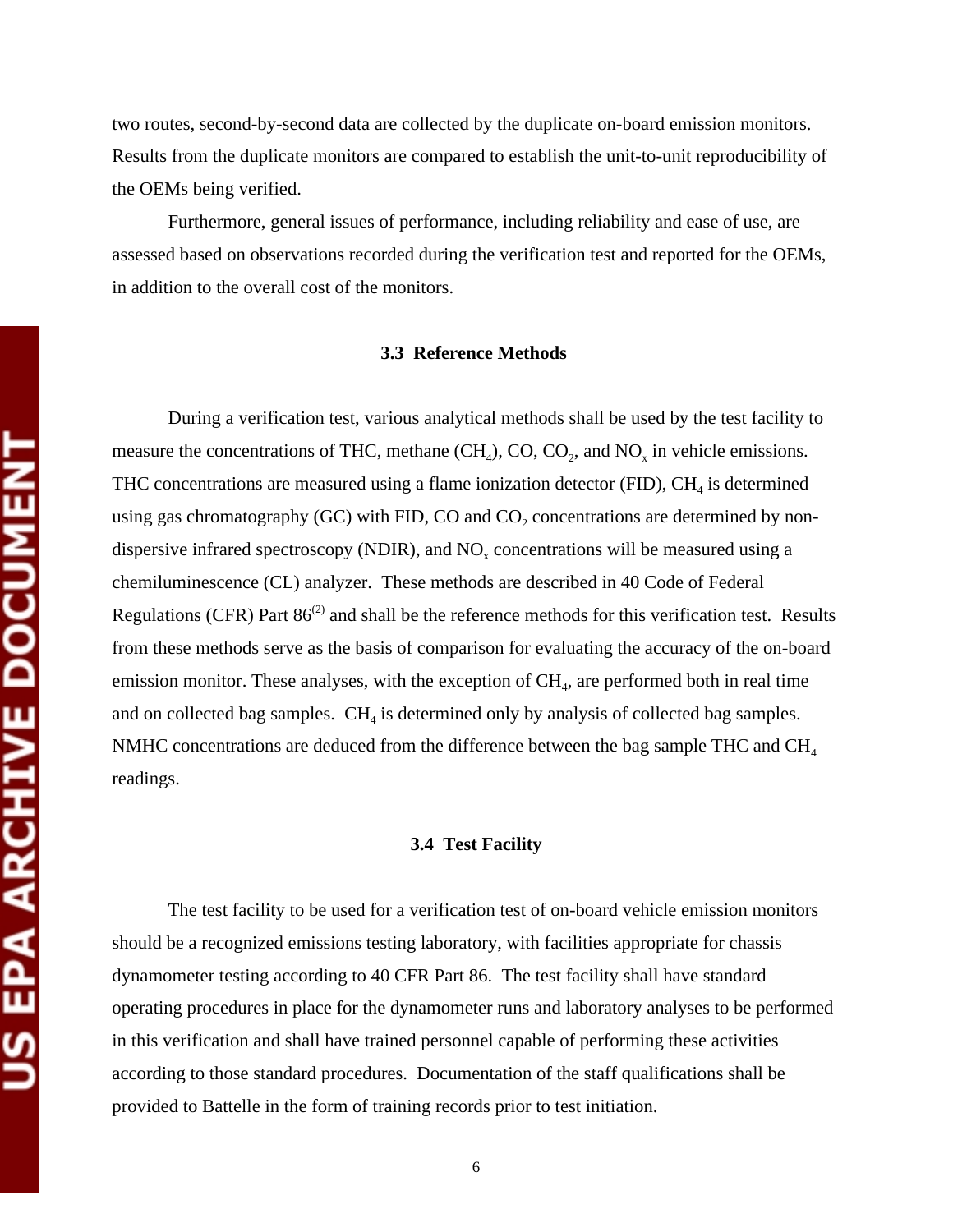#### **3.5 Roles and Responsibilities**

The verification test is coordinated and supervised by Battelle personnel and conducted at a recognized test facility with documented quality assurance (QA) procedures in place. Staff from the test facility participate in this test by operating the dynamometer and providing the reference measurements. Vendor representatives install, maintain, and operate their respective technologies throughout the test. QA oversight is provided by the Battelle Quality Manager, and, at his/her discretion, the EPA ETV Quality Manager. The chart in Figure 1 shows the organization of responsibilities for Battelle, the vendor companies, EPA, and the test facility. Specific responsibilities are detailed below.

#### **3.5.1 Battelle**

The Verification Test Coordinator has the overall responsibility for ensuring that the technical, schedule, and cost goals established for the verification test are met. The Verification Test Coordinator shall

- Prepare a draft test/QA plan, verification reports, and verification statements
- Revise the draft test/QA plan, verification reports, and verification statements in response to the reviewers' comments
- Coordinate testing at the testing site
- Ensure that all quality procedures specified in the test/QA plan and in the QMP are followed
- Respond to any issues raised in assessment reports and audits, including instituting corrective action as necessary
- Serve as the primary point of contact for vendor and test facility representatives
- • Establish a budget for the verification test and monitor staff effort to ensure that the budget is not exceeded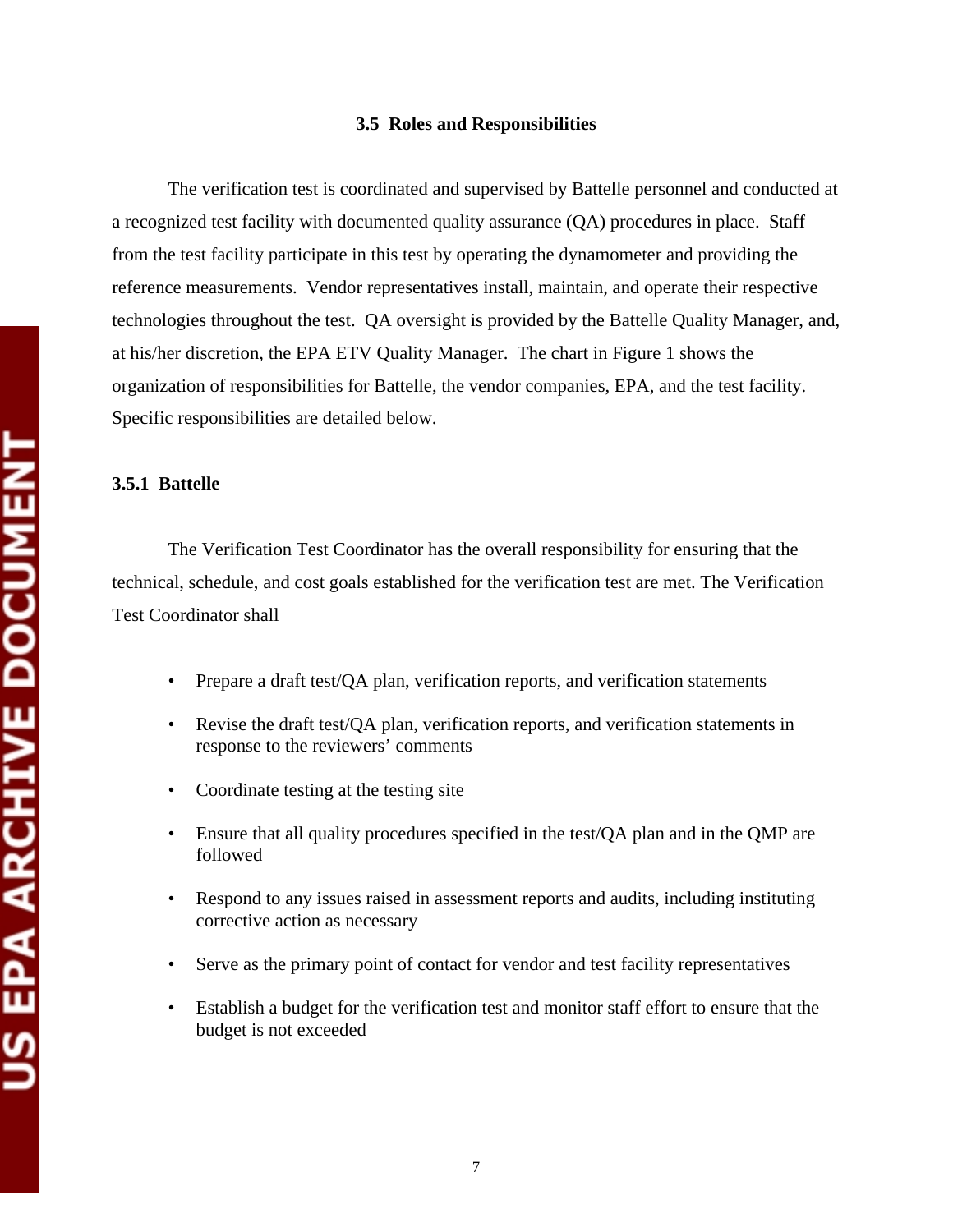

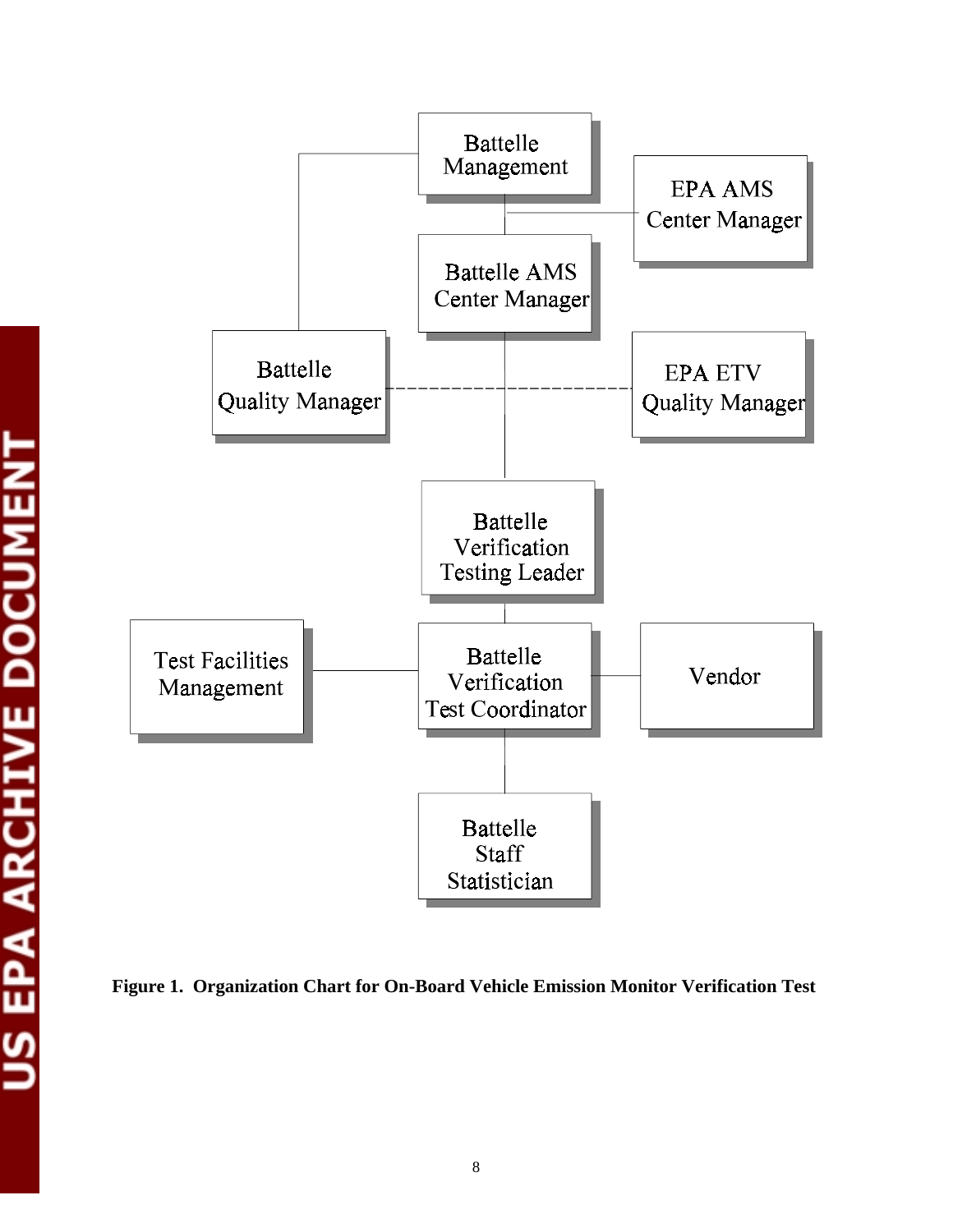US EPA ARCHIVE DOCUMENT

- Coordinate distribution of the final test/OA plan, verification reports, and verification statements
- Ensure that confidentiality of vendor information is maintained.

 The Verification Testing Leader for the AMS Center provides technical guidance and oversees various stages of the verification test and shall

- Support the Verification Test Coordinator in preparing the test/QA plan and organizing the testing
- Review the draft test/QA plan
- Review the draft verification reports and statements
- Ensure that confidentiality of vendor information is maintained.

Battelle's AMS Center Manager shall

- Review the draft test/QA plan
- Review the draft verification reports and statements
- Ensure that necessary Battelle resources, including staff and facilities, are committed to the verification test
- Ensure that vendor confidentiality is maintained
- • Support the Verification Test Coordinator in responding to any issues raised in assessment reports and audits
- Maintain communication with EPA's AMS Center and ETV Quality Managers.

Battelle shall provide a Staff Statistician, who supports statistical and data analysis activities for this verification test. As needed, the Staff Statistician shall

- Assist in converting verification data from electronic spreadsheet format to appropriate file format for statistical evaluation
- • Support the Verification Test Coordinator in performing statistical calculations specified in the test/QA plan on the verification data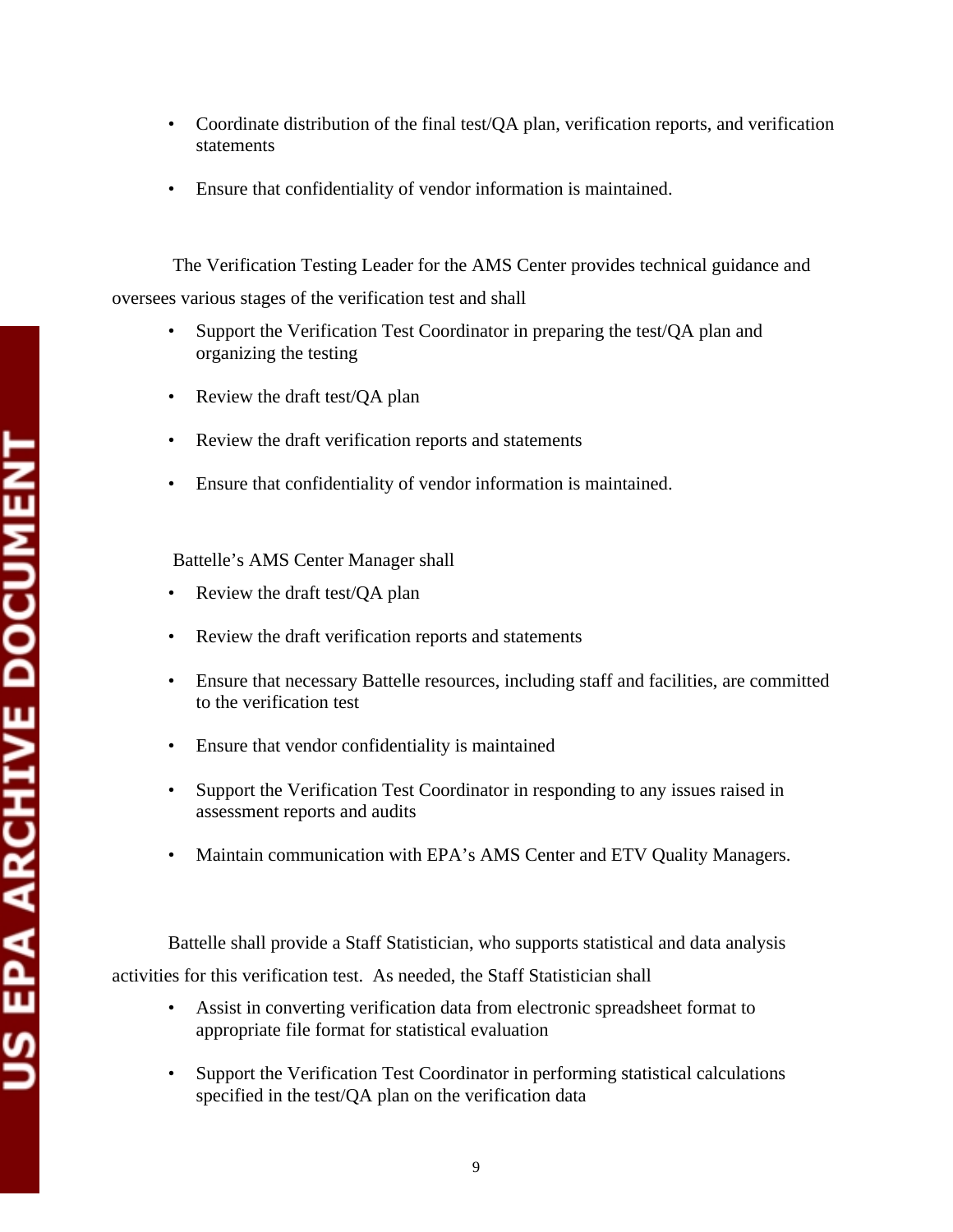- Provide results of statistical calculations and associated discussion for the verification reports
- Support the Verification Test Coordinator in responding to any issues raised in assessment reports and audits related to statistics and data reduction.

Battelle's Quality Manager for this verification test shall

- Review the draft test/QA plan
- Conduct a technical systems audit (TSA) once during the verification test
- Audit at least 10% of the verification data
- Prepare and distribute an assessment report for each audit
- Verify implementation of any necessary corrective action
- Issue a stop work order if self-audits indicate that data quality is being compromised; notify the Battelle AMS Center Manager if a stop work order is issued
- Provide a summary of the audit activities and results for the verification reports
- Review the draft verification reports and statements
- Have overall responsibility for ensuring that the test/QA plan and QMP are followed
- Ensure that Battelle management is informed if persistent quality problems are not corrected
- Interface with the EPA ETV Quality Manager.

## **3.5.2 Vendors**

Vendor representatives shall

- Review the draft test/QA plan and provide comments and recommendations
- Approve the revised test/QA plan
- Work with Battelle to commit to a specific schedule for the verification test
- Provide duplicate commercial-ready monitors for testing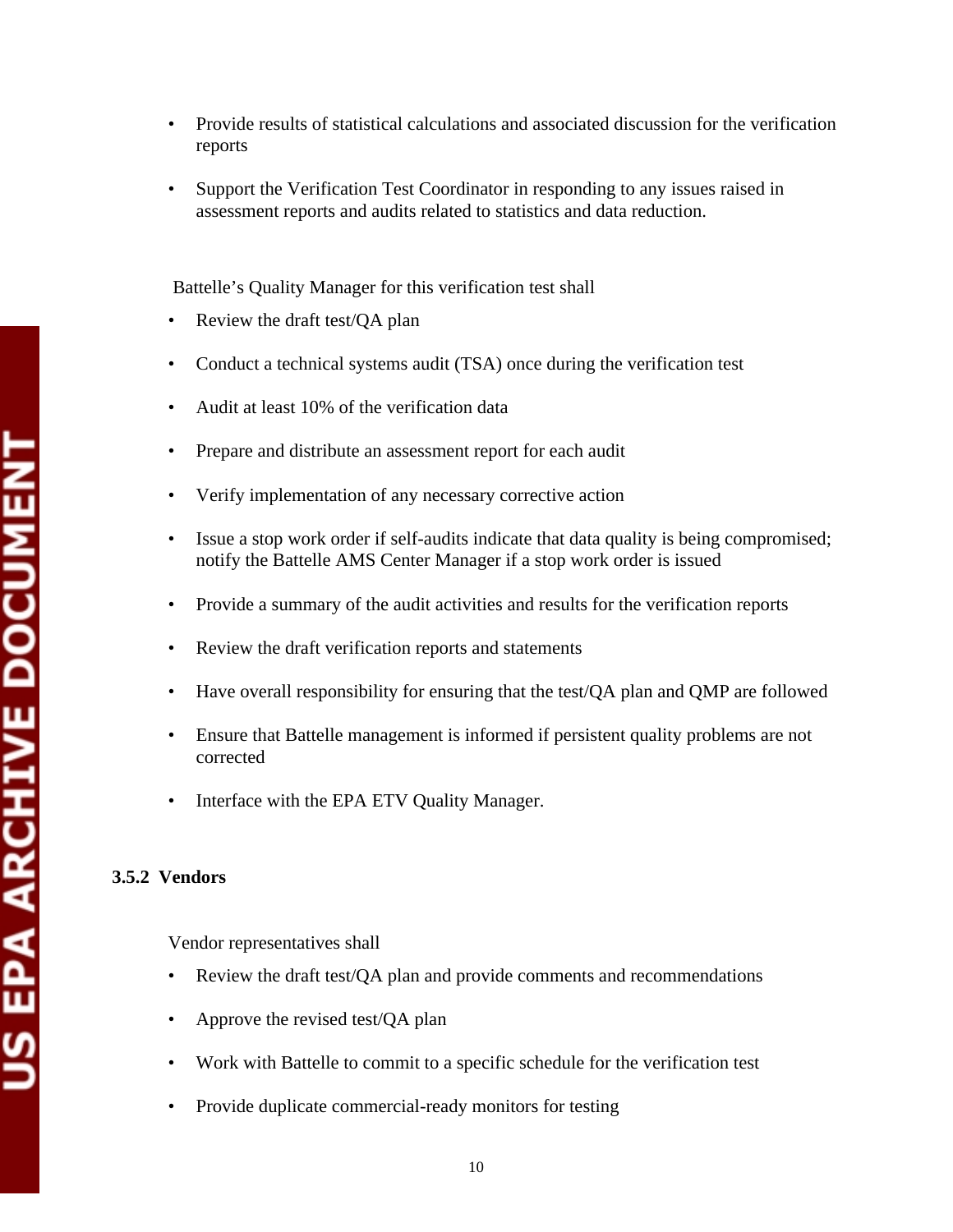- Provide an on-site operator(s) throughout the verification test period to install the monitors in the test vehicles and operate and maintain the monitors during testing
- Remove monitors and other related equipment from the test facility upon completion of the verification test
- Review and comment upon their respective draft verification reports and statements.

## **3.5.3 EPA**

EPA's responsibilities in the AMS Center are based on the requirements stated in the "Environmental Technology Verification Program Quality and Management Plan for the Pilot Period  $(1995-2000)$ <sup>"(3)</sup> or the most current update of this document. The roles of the specific EPA staff are as follows.

EPA's ETV Quality Manager shall

- Review the draft test/QA plan
- Perform, at his/her option, one external TSA during the verification test
- Notify the Battelle AMS Center Manager to facilitate a stop work order if an external audit indicates that data quality is being compromised
- Prepare and distribute an assessment report summarizing the results of an external audit, if performed
- Review draft verification reports and statements.

## EPA's AMS Center Manager shall

- Review the draft test/QA plan
- Approve the final test/ $QA$  plan
- Approve the final verification reports
- • Review the draft verification statements.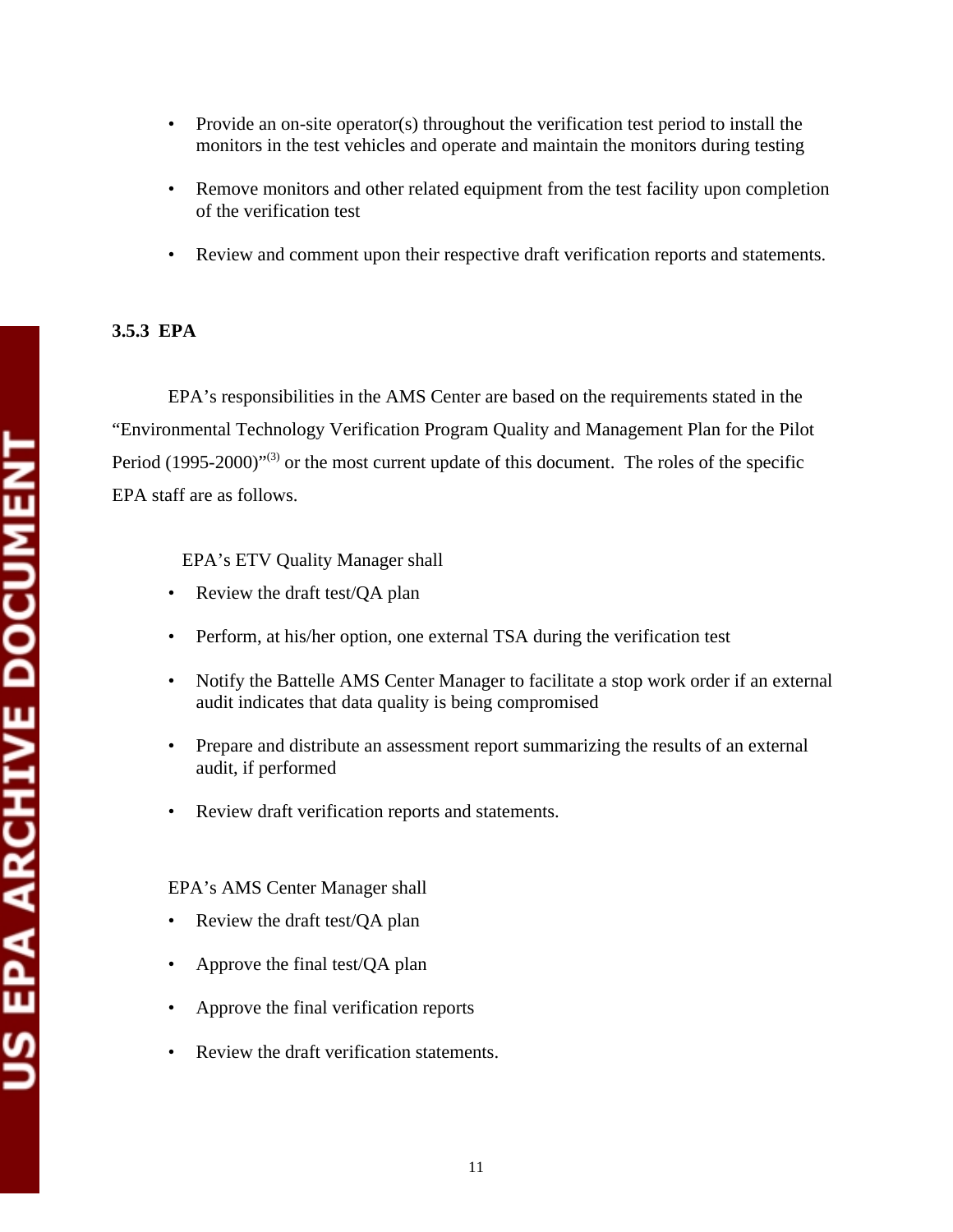The responsibilities of the test facility are to

- Assist in developing the test/QA plan for the verification test
- Allow facility access to vendor, Battelle, and EPA representatives during the scheduled verification test, including set-up and tear-down operations
- Select, secure, and operate vehicles for the dynamometer and road testing
- Perform all reference emissions measurements
- Provide all test data to Battelle electronically, in mutually agreed upon format
- Assist vendor in installing the OEMs in the test vehicles
- Perform dynamometer runs and associated vehicle preconditioning according to the procedures and schedule described in this test/QA plan
- Provide EPA and Battelle staff access to and /or copies of appropriate QA documentation of test equipment and procedures
- Assist in Battelle's reporting of the test facility's QA/quality control (QC) procedures
- Review portions of the verification report to assure accurate descriptions of the test facility operations and to provide technical insight on verification results
- Provide safety instructions to test and QA personnel for operations at the test facility.

## **4 TEST PROCEDURES**

#### **4.1 Vehicle Recruitment and Inspection**

Three gasoline-fueled vehicles shall be recruited and inspected by the test facility to ensure suitability for use in the verification test. The test vehicles should include currently popular models that are representative of the on-road fleet. The vehicles should be in good working condition; however, at least one should be a high exhaust emitter, based on the experience of the test facility. The recruited vehicles must have on-board diagnostic ports that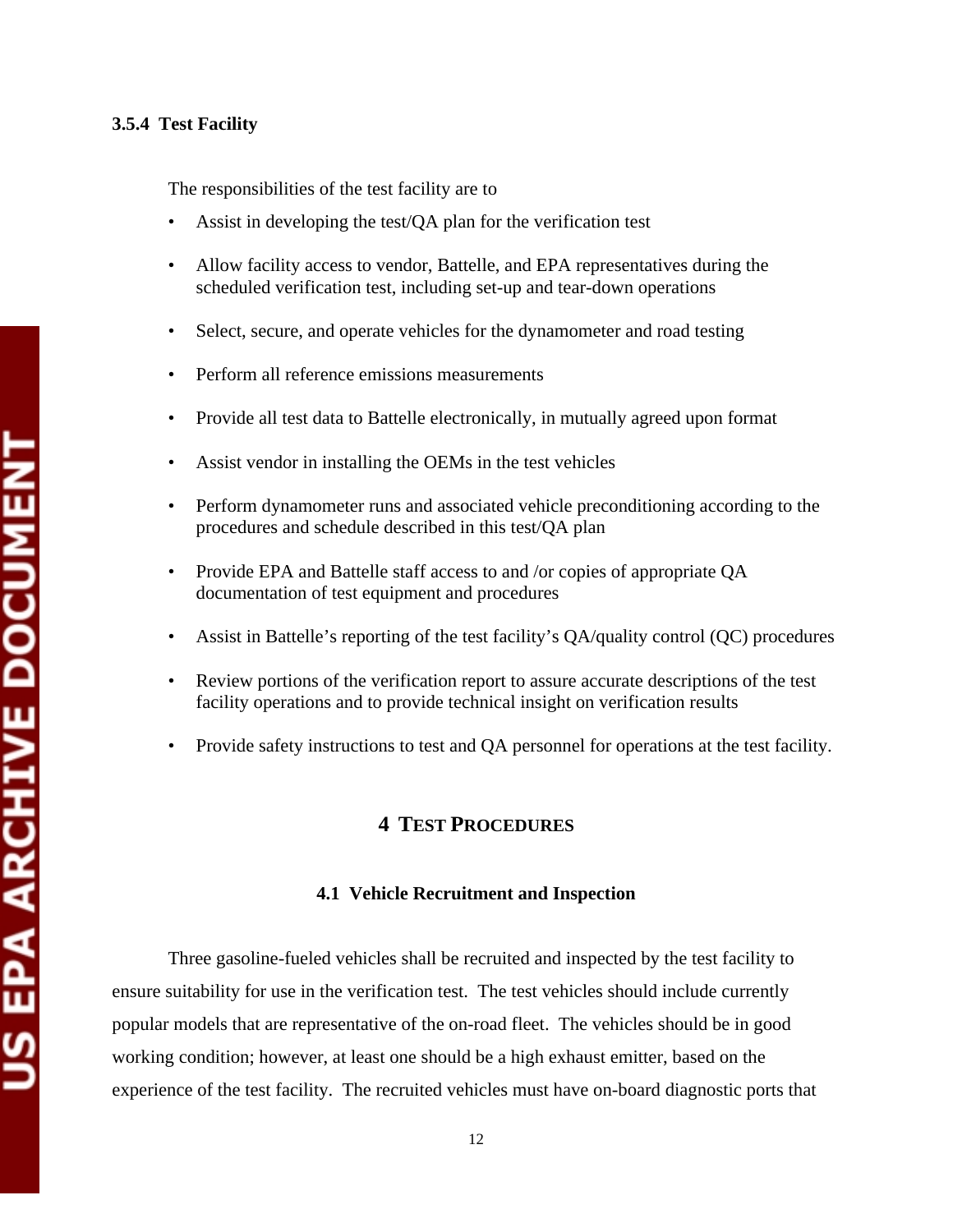are compatible with the OEMs being tested and should be capable of providing data sufficient to determine vehicle speed in miles per hour (mph), engine speed in revolutions per minute (rpm), and engine torque (or its surrogate). The identification number for each vehicle shall be recorded by Battelle staff in a laboratory record book (LRB), in addition to a general description of the vehicle (i.e., make, model, year, etc.).

The vehicles shall be inspected for fuel and exhaust leaks by the test facility prior to testing. Any required vehicle repairs are documented in the LRB.

#### **4.2 Monitor Installation**

The on-board emission monitors to be verified shall be installed by a vendor representative, who ensures that each monitor is calibrated and operating properly before testing begins on each day of testing. The duplicate OEMs are installed with appropriate plumbing to split the exhaust stream for analysis by the on-board emissions monitors and by the test facility. A leak check shall be performed before road testing and each series of dynamometer runs to ensure the integrity of the exhaust sampling assembly. Any observed leaks shall be repaired before testing begins. The vehicle battery shall be used to power one of the two OEMs, and a secondary supply (independent of the vehicle battery) shall be used to power the other OEM.

The installation activities (including on-site calibration, repairs, etc.) shall be documented by Battelle staff in the LRB. Observations regarding installation time and simplicity, ease of use, practicality, passenger safety, etc., in the verification report shall be based on the installation of a single unit.

#### **4.3 Dynamometer Testing**

 Dynamometer runs are performed according to the schedule shown in Table 2 and conducted with the vehicle accessories off, except where noted. The test facility shall document the run conditions, which are to be in accordance with 40 CFR Part 86. This documentation shall be provided to Battelle.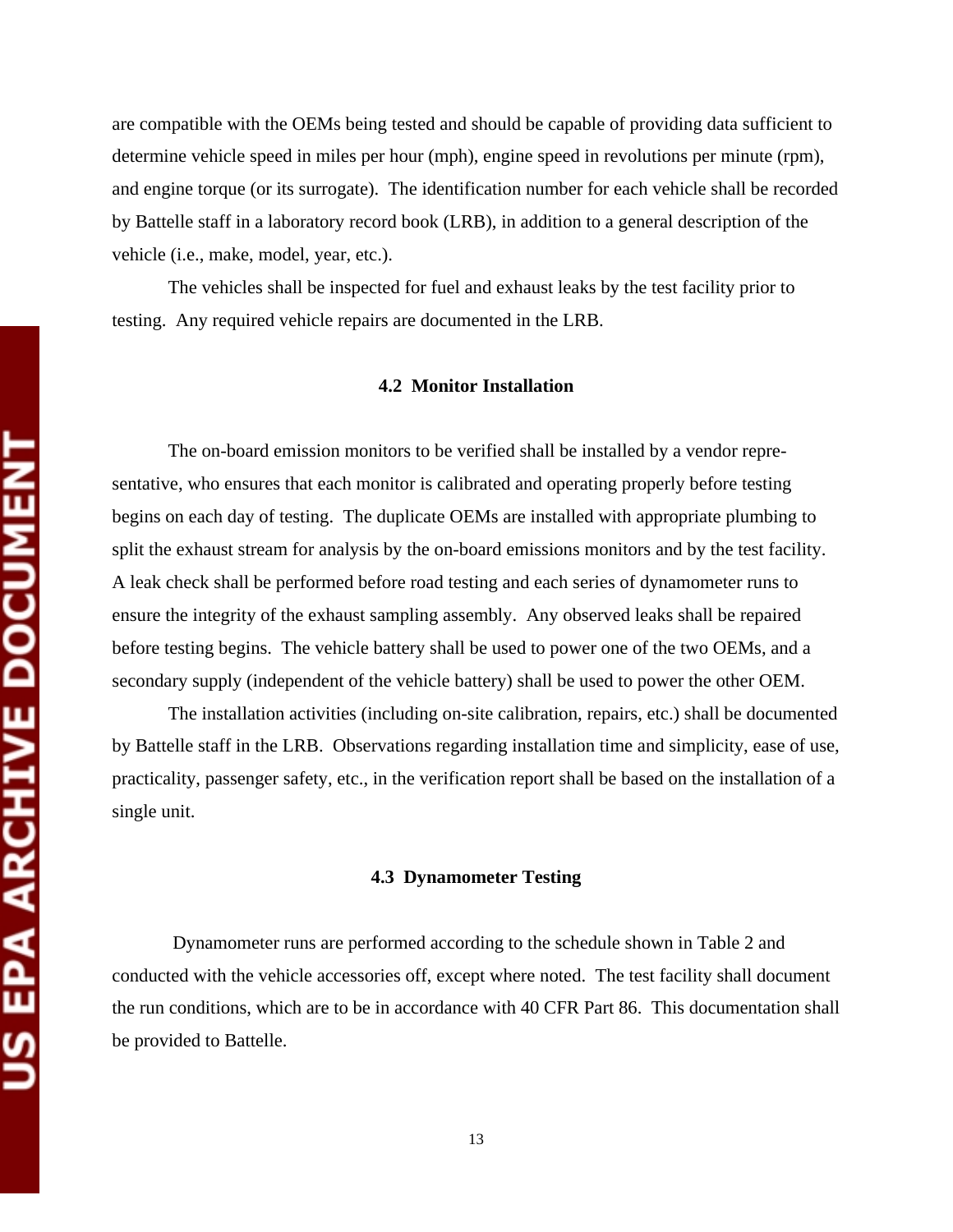| Day 1            | Day 2            | Day 3            | Day 4                              |
|------------------|------------------|------------------|------------------------------------|
| Vehicle 1 - FTP  | Vehicle 1 - FTP  | Vehicle 1 - FTP  | Vehicle 2 - US06 @ $30^{\circ}$ F  |
| Vehicle 1 - US06 | Vehicle 1 - US06 | Vehicle 1 - US06 | Vehicle 2 - US06 @ $75^{\circ}$ F  |
| Vehicle 2 - FTP  | Vehicle 2 - FTP  | Vehicle 2 - FTP  | Vehicle 2 - US06 @ $100^{\circ}$ F |
| Vehicle 2 - US06 | Vehicle 2 - US06 | Vehicle 2 - US06 | Vehicle 2 - US06 w/AC              |
| Vehicle 3 - FTP  | Vehicle 3 - FTP  | Vehicle 3 - FTP  |                                    |
| Vehicle 3 - US06 | Vehicle 3 - US06 | Vehicle 3 - US06 |                                    |

**Table 2. Schedule for Dynamometer Runs** 

Because this test is not designed to determine emission rates for the test vehicles, strict adherence to the soak and preconditioning procedures described in 40 CFR Part 86 is not necessary. However, conditions should be consistent for replicate runs of each test cycle. After the vehicle soak (12 to 36 hours), the test vehicle should be placed on the dynamometer and prepared for testing. An FTP cycle is performed with the intent of immediately performing a US06 cycle within 10 minutes of completing the FTP test. If the US06 cycle is not started within 10 minutes of completion of the previous cycle, the first 505 seconds of the FTP driving cycle is performed to condition the vehicle. Alternate FTP and US06 cycles are performed in sequence on the three vehicles on each of three test days. On the fourth day of testing, a series of three US06 test cycles should be performed, including one at each of the following temperatures:  $30^{\circ}$ F,  $75^{\circ}$ F, and  $100^{\circ}$ F. These tests are conducted using the vehicle with the mid-range emissions as established by the previous testing. After this sequence of temperature tests, an additional US06 cycle is performed at  $100^{\circ}$ F with the vehicle's air conditioner operating at maximum capacity.

For each driving cycle, the exhaust emissions and engine activity data are monitored by both the test facility reference methods and the duplicate OEMs. The test facility shall record and report the data on THC,  $CH_4$ , CO,  $CO_2$ , and  $NO_x$  emissions at the test, bag, and second-bysecond level. Similarly, the OEM records THC/NMHC, CO,  $CO_2$ , NO<sub>x</sub>, and oxygen  $(O_2)$  at the test, bag, and second-by-second level. Summaries of the second-by-second values are compared with the corresponding bag values to assess agreement for the reference measurements of  $CO<sub>2</sub>$ ,  $NO<sub>x</sub>$  and THC. Agreement between the two values should be within 5.0%, 10%, and 15%,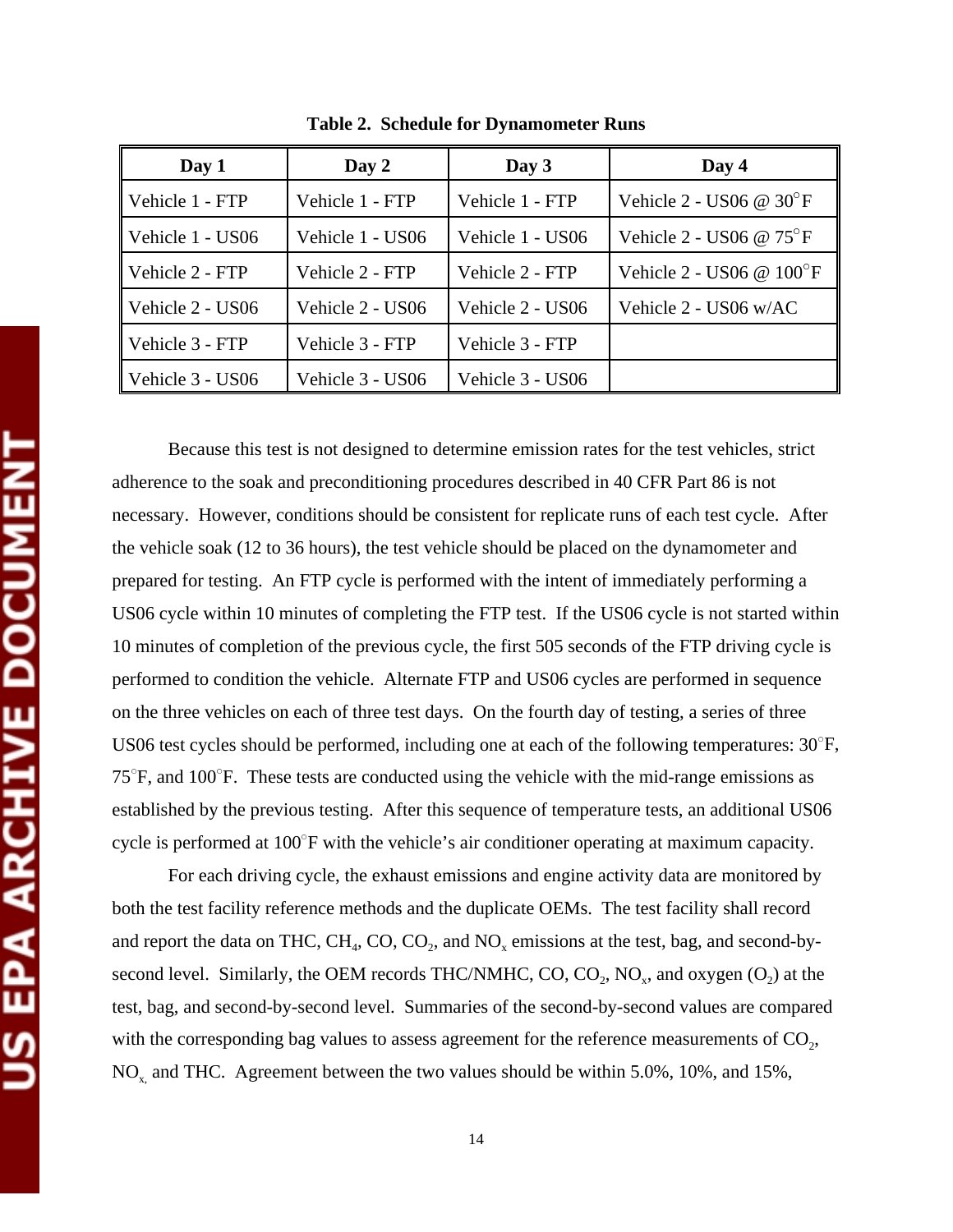US EPA ARCHIVE DOCUMENT

respectively. Tests not meeting these criteria should be reviewed as to their validity or impact on the verification results and repeated if possible and if necessary.

#### **4.4 Road Testing**

Each of the three test vehicles used in the dynamometer tests described above shall be driven on two separate routes over public roads while the duplicate OEMs record second-bysecond data for THC/NMHC, CO,  $CO_2$ ,  $O_2$ , and NO<sub>x</sub>. Engine data are recorded either by the OEMs being tested or by a laptop computer. Weather conditions and observations concerning traffic and vehicle operation are recorded in a LRB by the vehicle operator. The vehicles should begin the road testing with a full tank of suitable locally available gasoline and shall complete the two driving routes in succession (i.e., on the same trip). The routes to be driven should be such that they include the following conditions:

- a) at least 15 minutes of stop-and-go traffic through a central business district
- b) at least 15 minutes of sustained high-speed driving on a freeway.

Test routes should be consistent from vehicle to vehicle and from test to test (i.e., different OEM verification tests). An effort should be made to conduct testing under similar driving conditions (i.e., time of day, weather conditions) for the verification tests of different OEMs.

## **5 QUALITY ASSURANCE/QUALITY CONTROL**

## **5.1 Calibration**

The dynamometer and laboratory instrumentation to be used in this verification test shall be calibrated by the test facility according to the standard operating procedures and schedules in place at the test facility. These calibration specifications must meet or exceed those described in 40 CFR 86.<sup>2</sup> Documentation of these calibrations are provided to Battelle by the test facility prior to test initiation.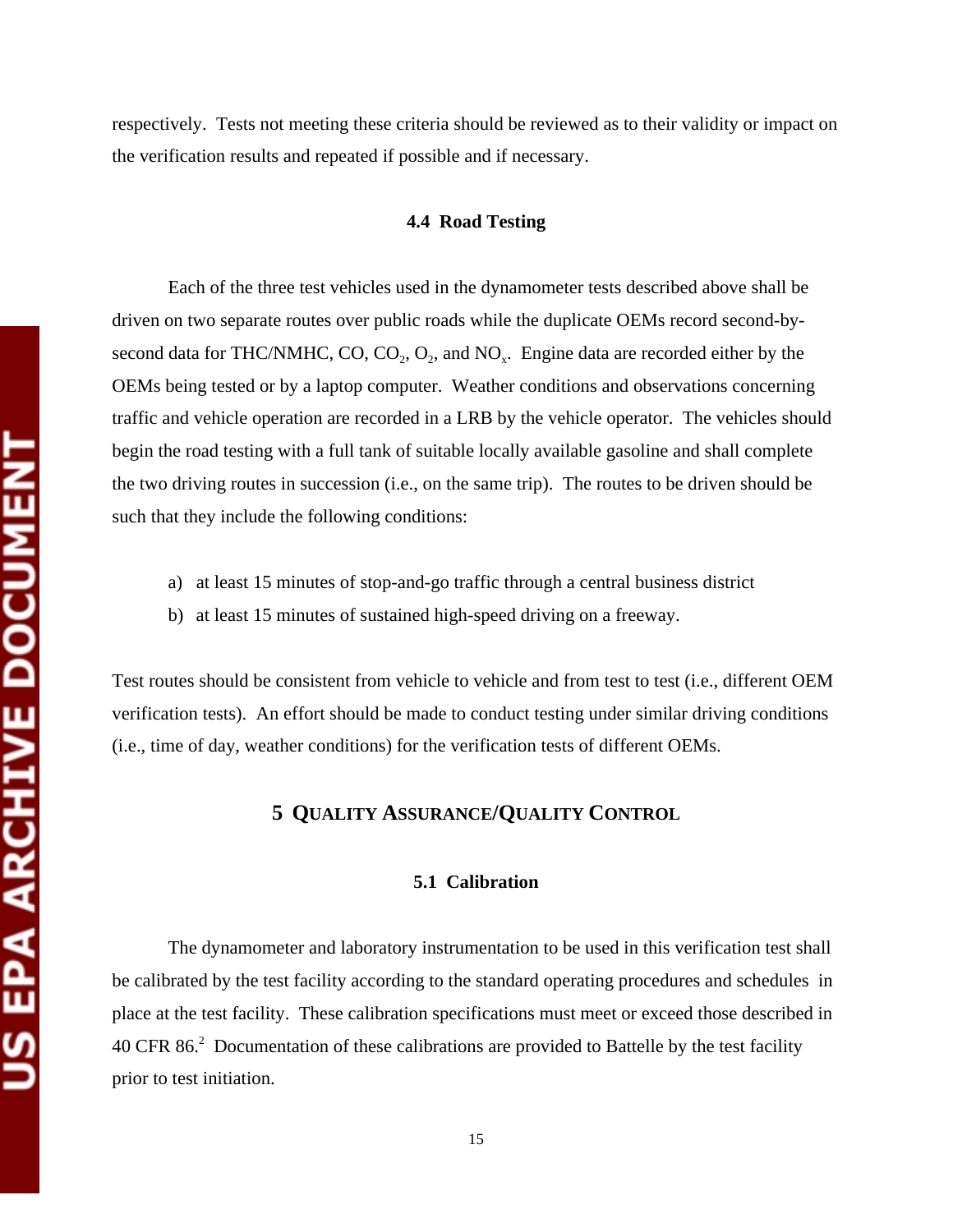If not required by the reference methods or by the standard operating procedures of the test facility, calibration verifications of specific instrumentation are performed at the request of Battelle during the verification test. The results of the calibration verifications shall be provided to Battelle.

#### **5.2 Audits**

Independent of test facility and EPA QA activities, Battelle is responsible for ensuring that the following audits are conducted as part of this verification test.

#### **5.2.1 Pre-Test Facility Audit**

At least two weeks prior to verification testing, the Verification Test Coordinator and/or the Battelle Quality Manager may conduct an audit of the test facility chosen to conduct the verification test. If performed, this audit is conducted to ensure that the test facility has the equipment necessary to perform the verification test and that a satisfactory QA/QC program is implemented at the test facility. The audit should include at least a tour of the dynamometer facilities and review of appropriate standard operating procedures and calibration records. If possible, the audit should also include observation of on-going dynamometer testing.

#### **5.2.2 Technical Systems Audits**

Battelle's Quality Manager shall perform a TSA at least once during the verification test. The purpose of this audit is to ensure that the verification test is being performed in accordance with the AMS Center  $QMP^{(1)}$ , this protocol, referenced methods, and any standard operating procedures used by the test facility. During this audit, the Battelle Quality Manager reviews the reference methods used, compares actual test procedures to those specified or referenced in this protocol, and reviews data acquisition and handling procedures. This effort includes reviewing the actual procedures used at the test facility for compliance with this test/QA plan and with the standard operating procedures for the test facility. A TSA report shall be prepared, including a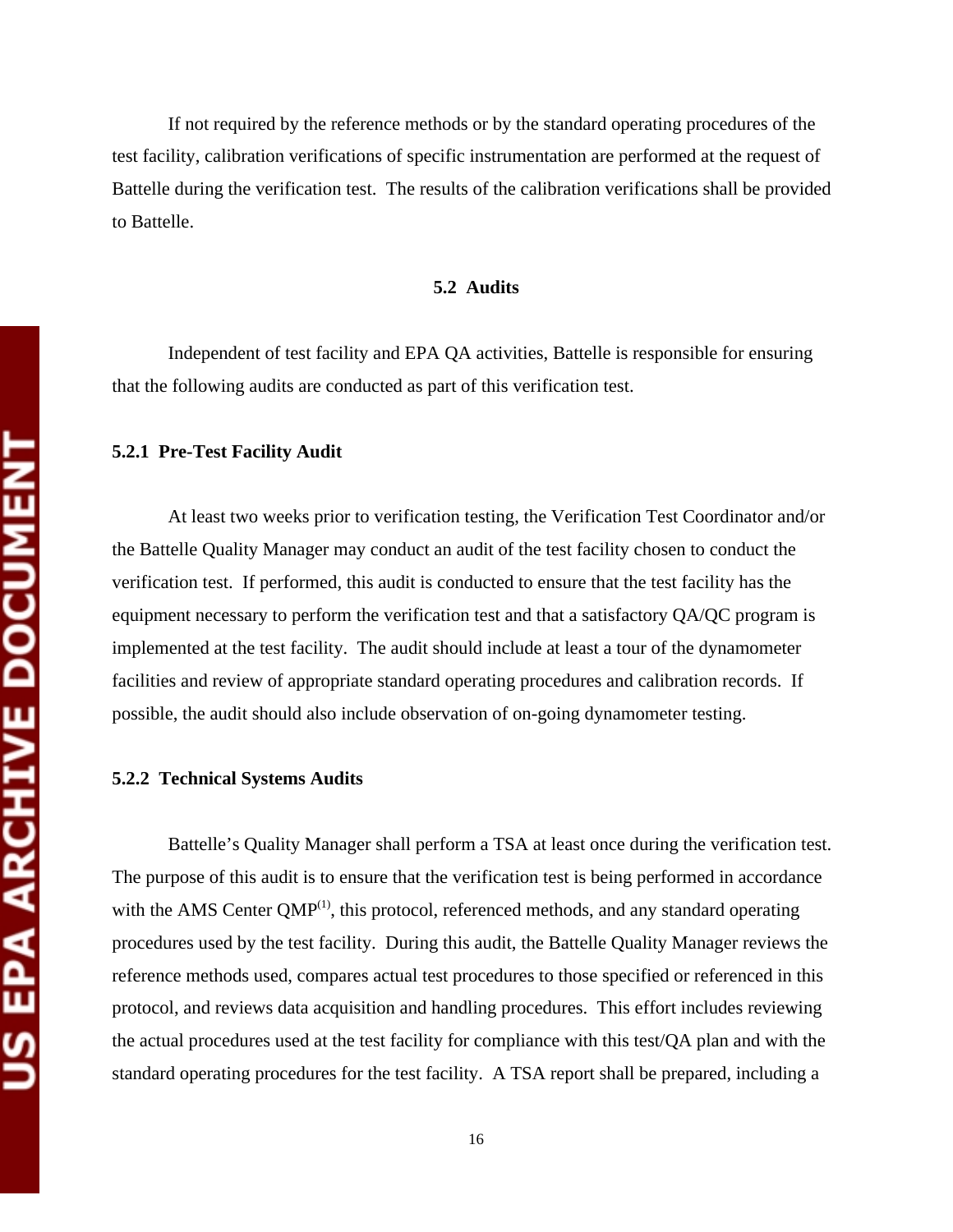statement of findings and the actions taken to address any adverse findings. The EPA ETV Quality Manager shall receive a copy of Battelle's TSA report.

At EPA's discretion, the EPA ETV Quality Manager also may conduct an independent TSA of the verification testing procedures.

#### **5.2.3 Performance Evaluation Audits**

A performance evaluation audit shall be conducted to assess the quality of the reference measurements made in the verification test. This audit should address only the emissions measurements provided by the reference methods. The audit is performed by analyzing a National Institute of Standards and Technology (NIST)-traceable calibration gas standard that is independent of those used by the test facility during the testing. The acceptance criteria for the results of this audit are identical to those already in place at the test facility for calibration verification. This audit is performed once during the verification test.

#### **5.2.4 Audits of Data Quality**

Battelle's Quality Manager shall audit at least 10% of the verification data acquired during the verification test. The Battelle Quality Manager traces the data from initial acquisition, through reduction and statistical comparisons, to final reporting. All calculations performed on the data undergoing the audit are checked.

#### **5.3 Reporting**

Each audit shall be documented in accordance with the AMS Center QMP.(1) Audit reports include the following:

- Identification of any adverse findings or potential problems
- Corrective actions that address adverse findings or potential problems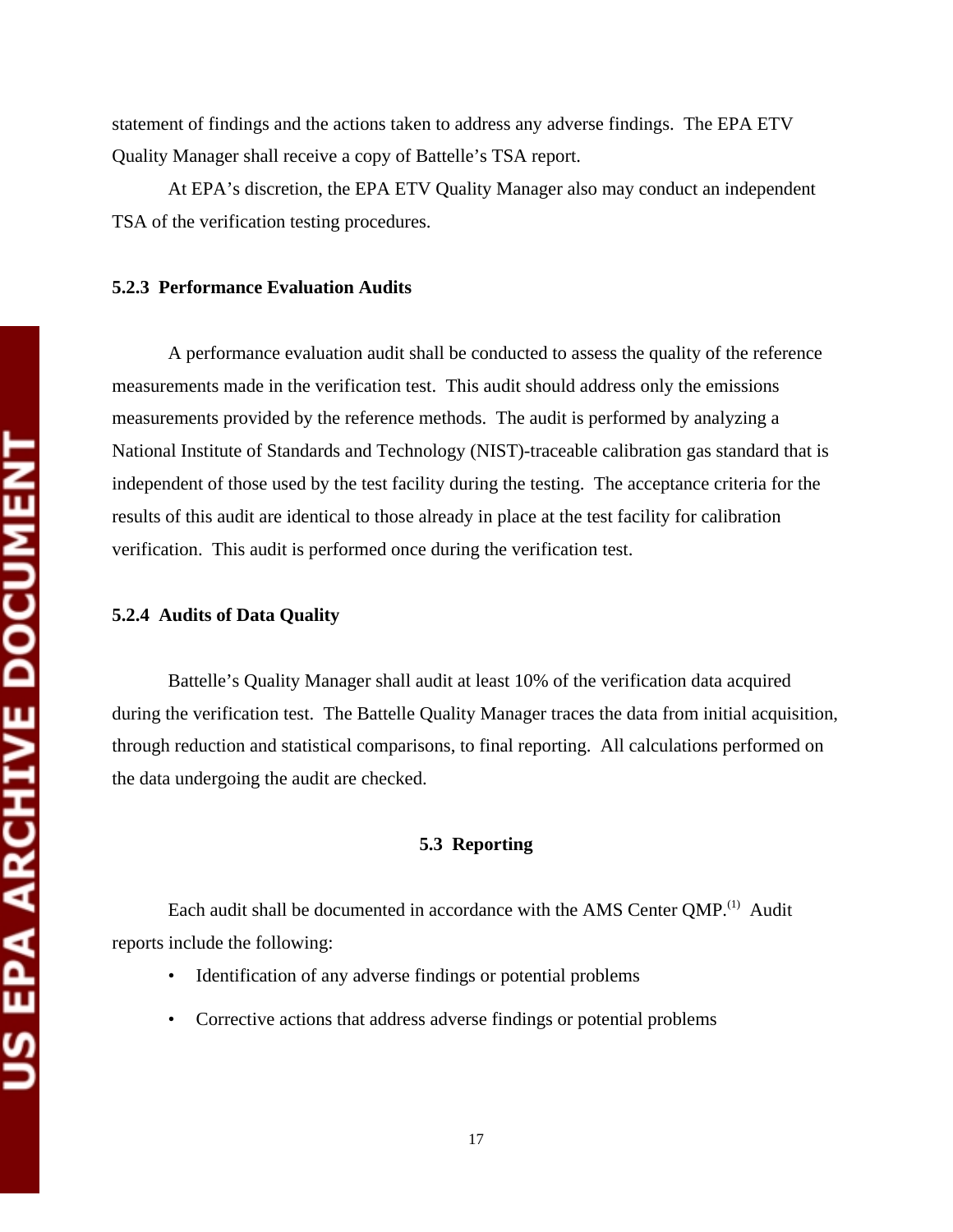- Confirmation by Battelle's Quality Manager that the corrective actions have been implemented and are effective
- Citation of any noteworthy practices that may be of use to others.

All audit reports are reviewed by the AMS Center Manager and Verification Testing Leader. A copy is sent to the EPA ETV Quality Manager and the EPA AMS Center Manager.

#### **5.4 Corrective Action**

The Battelle or EPA ETV Quality Manager, during the course of any audit, shall identify to the technical staff performing experimental activities any immediate corrective action that should be taken. If serious quality problems exist, the Battelle Quality Manager is authorized to stop work. Once the audit report has been prepared, the Verification Test Coordinator ensures that a response is provided for each adverse finding or potential problem and implements any necessary follow-up corrective action. The Battelle Quality Manager shall ensure that follow-up corrective action has been taken.

## **6 DATA HANDLING AND REPORTING**

#### **6.1 Data Review**

Data generated by the test facility and vendors in the verification test shall be provided to Battelle and are reviewed by the Verification Test Coordinator before they are used to calculate, evaluate, or report verification results. These data include electronic data, entries in laboratory record books, operating data from the test facility, and equipment calibration records. The review is documented by the person performing the review by adding his/her initials and date to a hard copy of the record being reviewed. This hard copy is placed in the files of this verification test by the Verification Test Coordinator.

In addition, data calculations performed by Battelle shall be spot-checked by Battelle technical staff to ensure that calculations are performed correctly. Calculations to be checked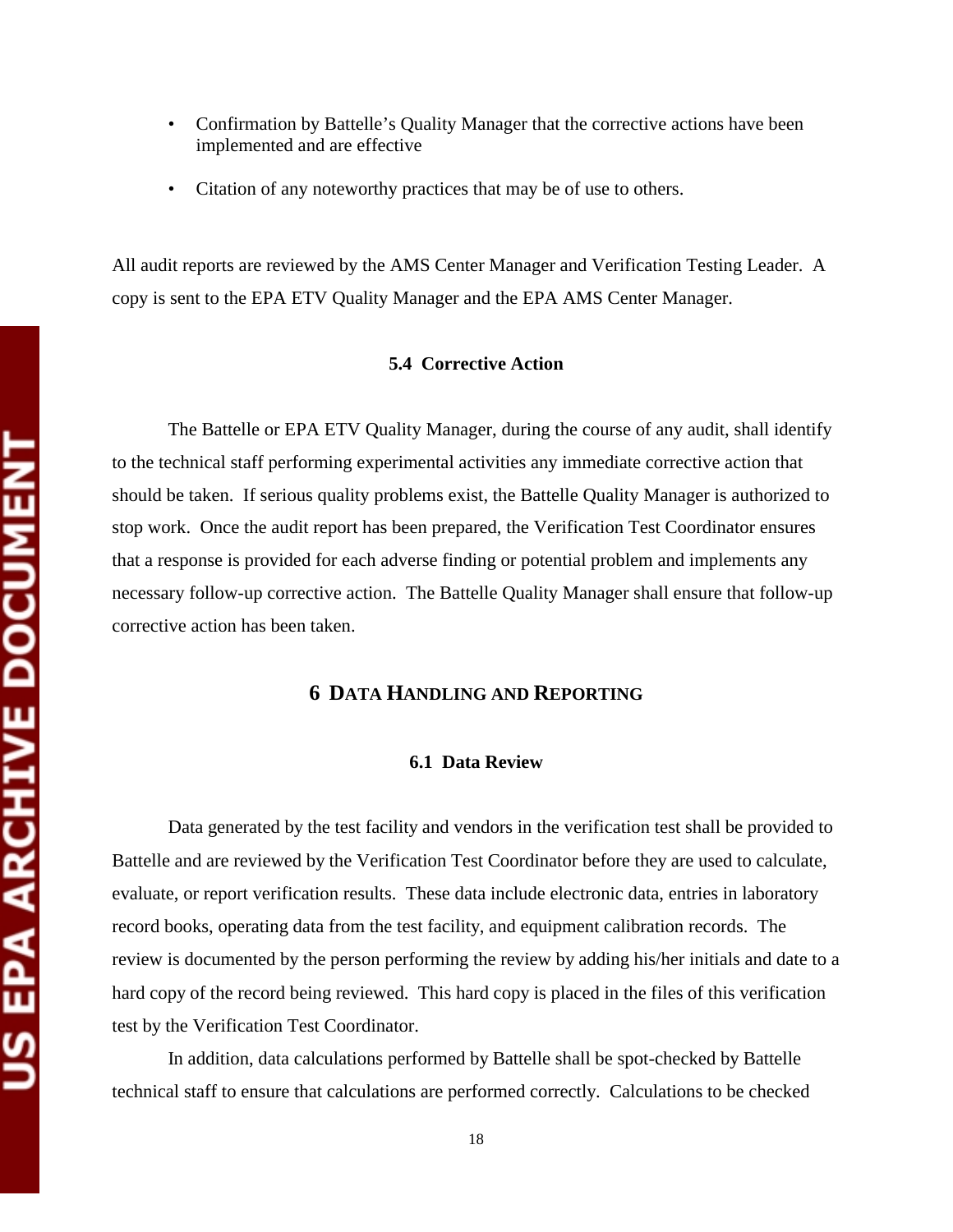include determination of accuracy, intra-method precision, and other statistical calculations as identified in Section 6.2 of this protocol.

#### **6.2 Statistical Calculations**

Performance verification is based, in part, on statistical comparisons of the average concentration results or g/mi results from the on-board emission monitor to results from the reference methods. A summary of the calculations to be made is given below.

#### **6.2.1 Bias**

The bias of each of the duplicate OEMs is assessed at the test level based on the percent difference between the average concentration measurements or the g/mi emission rates from the OEM relative to the reference method. For each individual dynamometer run, the percent difference, *di* , between the OEM and the reference method results is calculated as

$$
d_i = \frac{Y_i - X_i}{X_i} \times 100\tag{1}
$$

where  $Y_i$  represents the test level results from the OEM, and  $X_i$  represents the test level results of the reference method for a given analyte. The average, *D*, and standard deviation, *s*, of these individual bias results is calculated from

$$
D = \frac{\sum_{i=1}^{n} d_i}{n}
$$
 (2)

and,

$$
s = \sqrt{\frac{\left(\sum_{i=1}^{n} d_i^2\right) - \left(nD^2\right)}{n-1}}
$$
\n(3)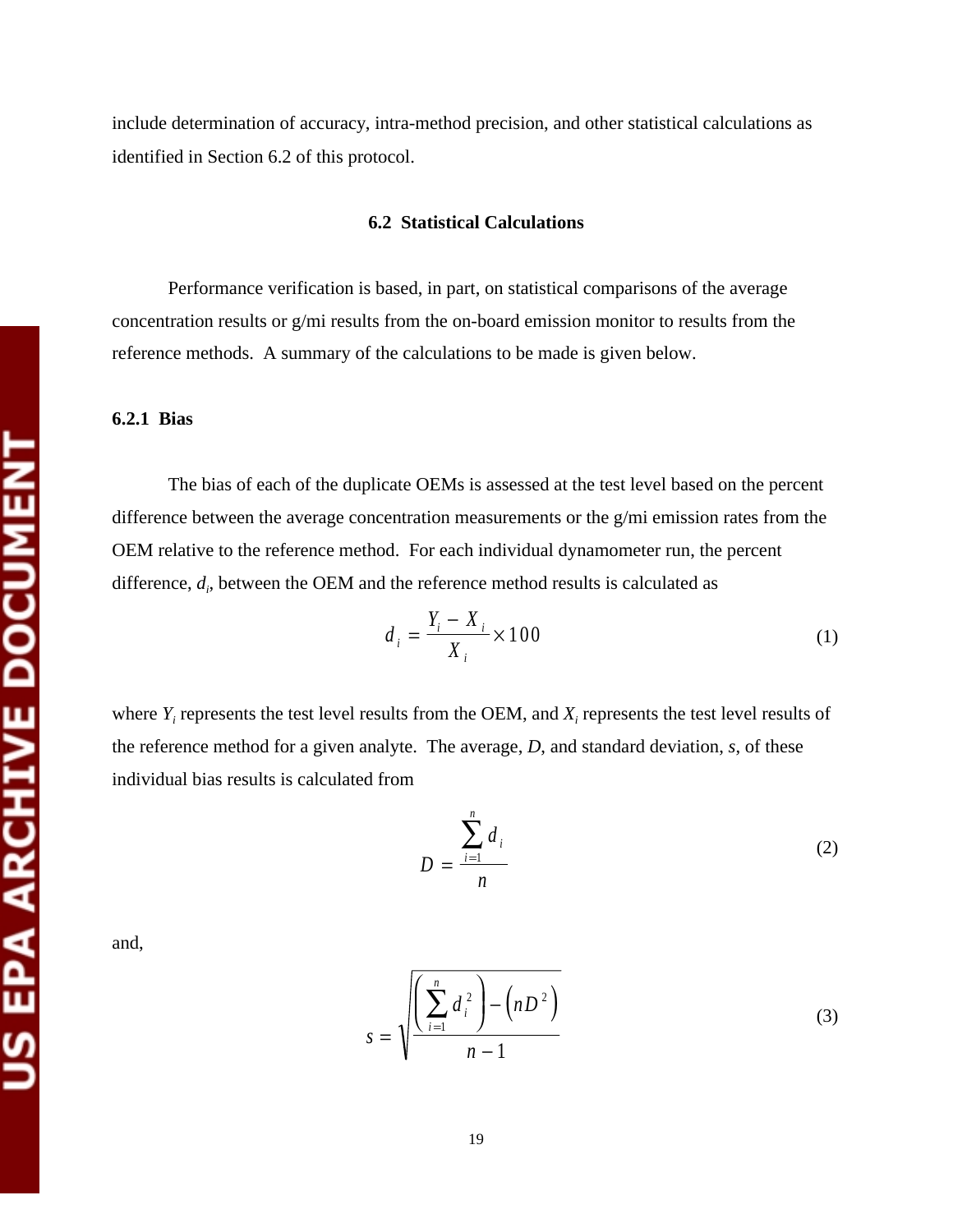US EPA ARCHIVE DOCUMENT

where *n* is the total number of dynamometer runs. The standard deviation and average difference are used to calculate the upper, *UL*, and lower, *LL*, 95% confidence limits for the bias of each monitor according to:

$$
UL = D + t_{0.975}(s)
$$
 (4)

and

$$
LL = D - t_{0.975}(s)
$$
 (5)

where  $t_{0.975}$  is the 0.975 quantile of the Student's t distribution with n-1 degrees of freedom. Bias is calculated independently for each of the duplicate monitors and each analyte. Additionally, bias is calculated independently for each vehicle and for each test cycle (i.e., FTP, US06).

#### **6.2.2 Precision**

Intra-method precision is calculated based on the percent difference in the readings of the duplicate monitors relative to the mean of the readings, as shown below:

$$
d_i = \frac{Y_i - Y_i}{(Y_i + Y_i)/2} \times 100
$$
 (6)

where  $Y_i$  and  $Y'_i$  are the test level results for a given analyte from the two duplicate monitors for each test cycle *i*. The coefficient of variation,  $CV_i$ , for each dynamometer run and vehicle is calculated according to Equation (7).

$$
CV_i = \left| \frac{d_i}{\sqrt{2}} \right| \tag{7}
$$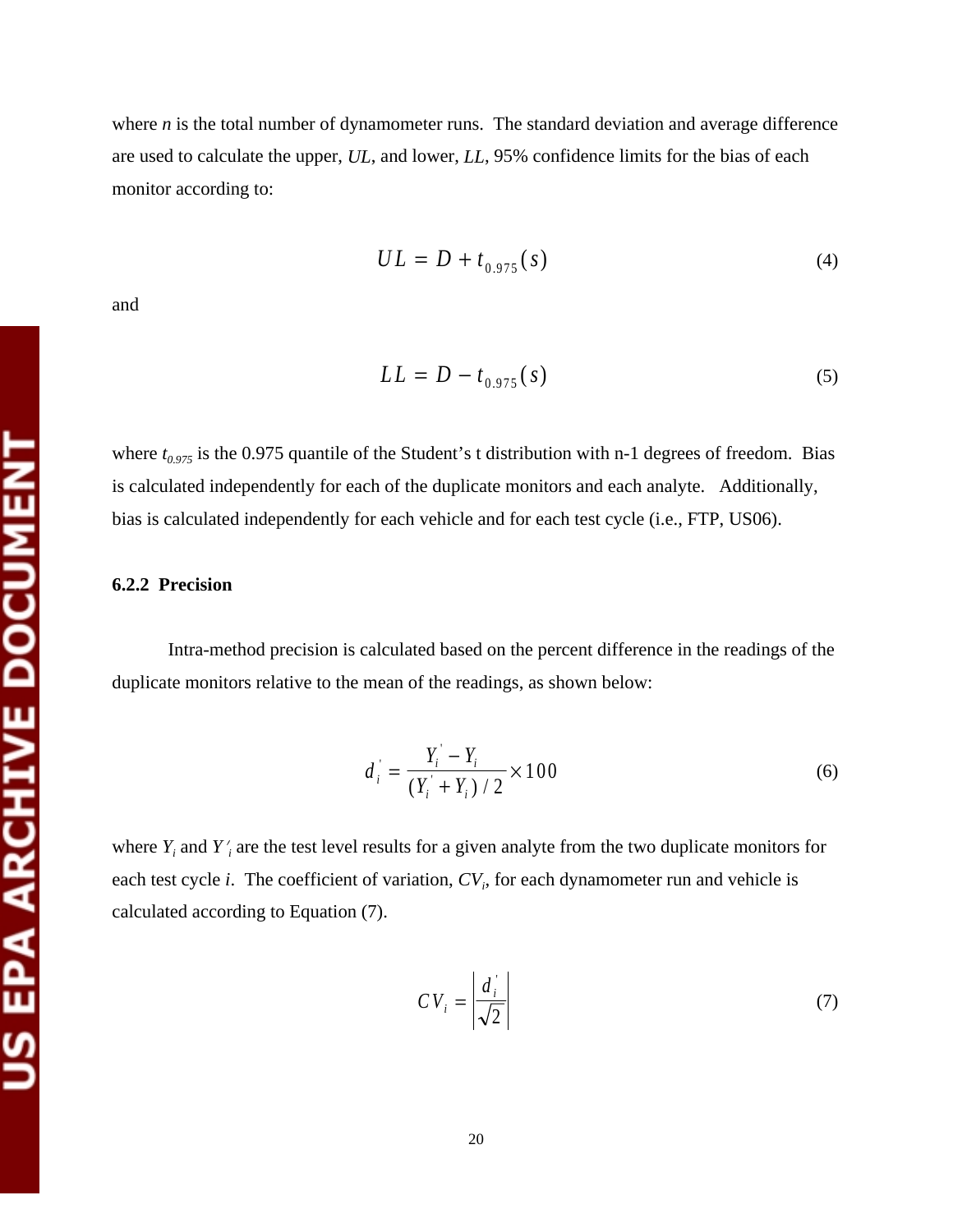The individual coefficients of variation for all test cycles and vehicles are pooled according to Equation (8) to determine the overall precision of the monitors.

$$
CV = \sqrt{\frac{\sum_{i=1}^{n} (CV_i)^2}{n}}
$$
 (8)

The upper, *UL*, and lower, *LL*, 90% confidence limits for the monitor's CV are given by

$$
LL = CV \sqrt{\frac{n}{\chi^2_{0.95,n}}}
$$
 (9)

and

$$
UL = CV \sqrt{\frac{n}{\chi^2_{0.05,n}}} \tag{10}
$$

where *n* is the number of degrees of freedom, and  $\chi^2_{0.95,n}$  and  $\chi^2_{0.05,n}$  are the 0.95 and 0.05

quantiles, respectively, of the  $\chi^2$  distribution with *n* degrees of freedom. Precision is assessed independently for each analyte, as well as for each vehicle and each test cycle.

Supplemental comparisons are made at the second-by-second level to determine the instantaneous unit-to-unit reproducibility of the duplicate monitors. As with the test level results, these comparisons are made based on a percent difference calculation.

#### **6.2.3 Other Comparisons**

Second-by-second data from the OBD port and the OEM shall be compared graphically to illustrate temporal correlations between the vehicle operational parameters and the measured components in the vehicle exhaust. Likewise, second-by-second data from the reference analyzers are compared visually against those from the OEM to illustrate temporal correlations. No statistical evaluations are made of these second-by-second comparisons owing to likely differences in the lag times and response times between the reference analyzers and the OEMs.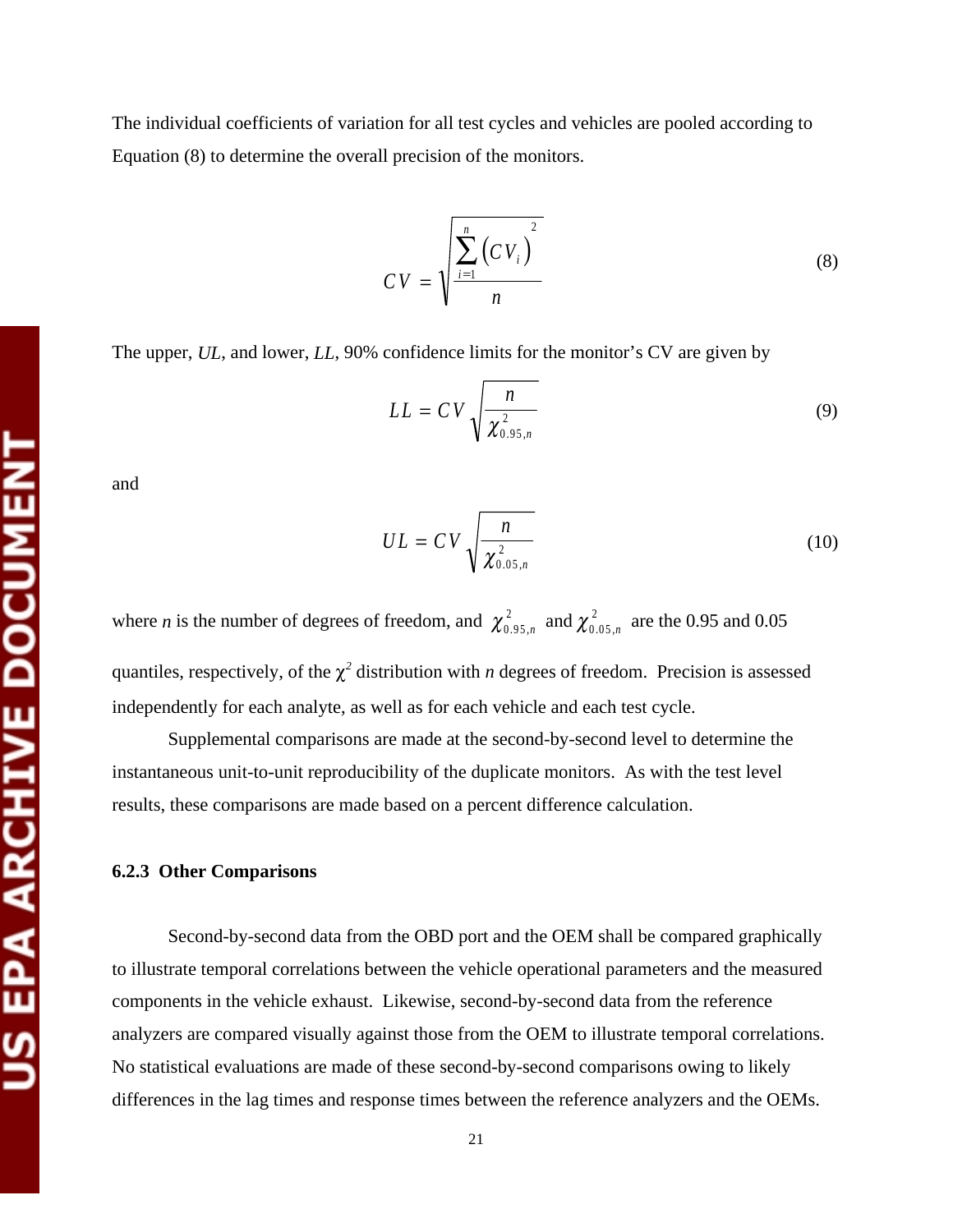For the on-road tests, second-by-second comparisons are made between the results of the duplicate monitors.

#### **6.3 Reporting**

The statistical comparisons that result from each of the tests described above shall be conducted separately for each of the two units of each technology being verified, and information on the additional performance parameters are compiled and reported. Separate verification reports are then prepared, each addressing a technology provided by one commercial vendor. Each report shows separate verification results from the two units undergoing testing, along with calculations of the unit-to-unit reproducibility of the technology. For each test conducted in the verification, the verification report presents the test procedures and test data, as well as the results of the statistical evaluation of those data.

The verification report shall briefly describe the ETV program, the AMS Center, and the procedures used in verification testing. These sections will be common to each verification report resulting from this verification test. The results of the verification test shall then be stated quantitatively, without comparison to any other technology tested or comment on the acceptability of the technology's performance. The preparation of draft verification reports, review of reports by vendors and others, revision of the reports, final approval, and distribution of the reports shall be conducted as stated in the "Generic Verification Protocol for the Advanced Monitoring Systems Pilot."<sup>(4)</sup> Preparation, approval, and use of verification statements summarizing the results of this test also are subject to the requirements of that same protocol.

### **7 HEALTH AND SAFETY**

The test facility shall provide appropriate safety instructions regarding potential hazards during the verification testing to Battelle and vendor staff. The OEMs shall be installed and operated so that the OEM operators or the drivers of the vehicles are not endangered, nor is the